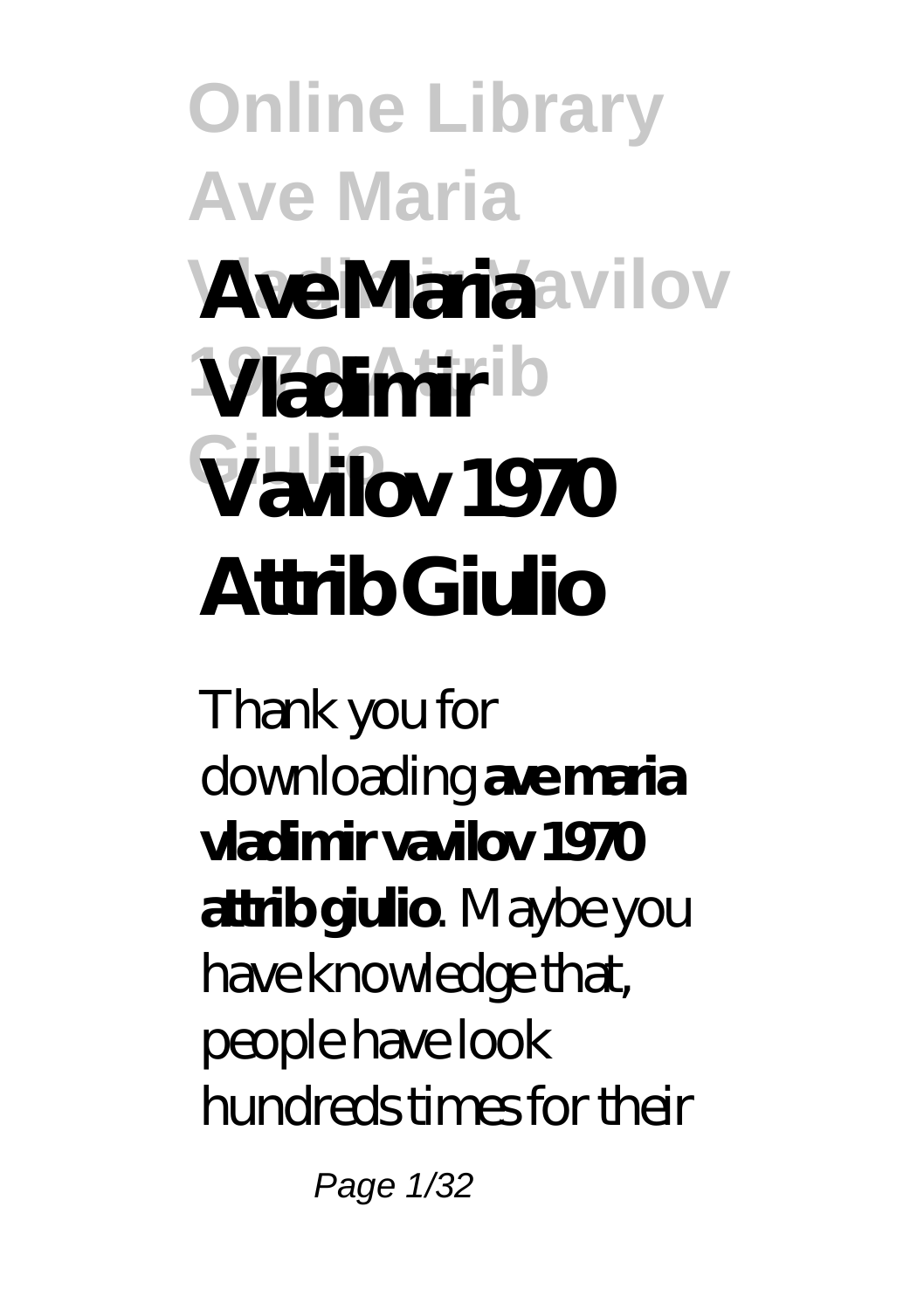chosen readings like this **1970 Attrib** vavilov 1970 attrib giulio, **but end up in infectious** ave maria vladimir downloads. Rather than reading a good book with a cup of tea in the afternoon, instead they juggled with some harmful bugs inside their desktop computer.

ave maria vladimir vavilov 1970 attrib giulio Page 2/32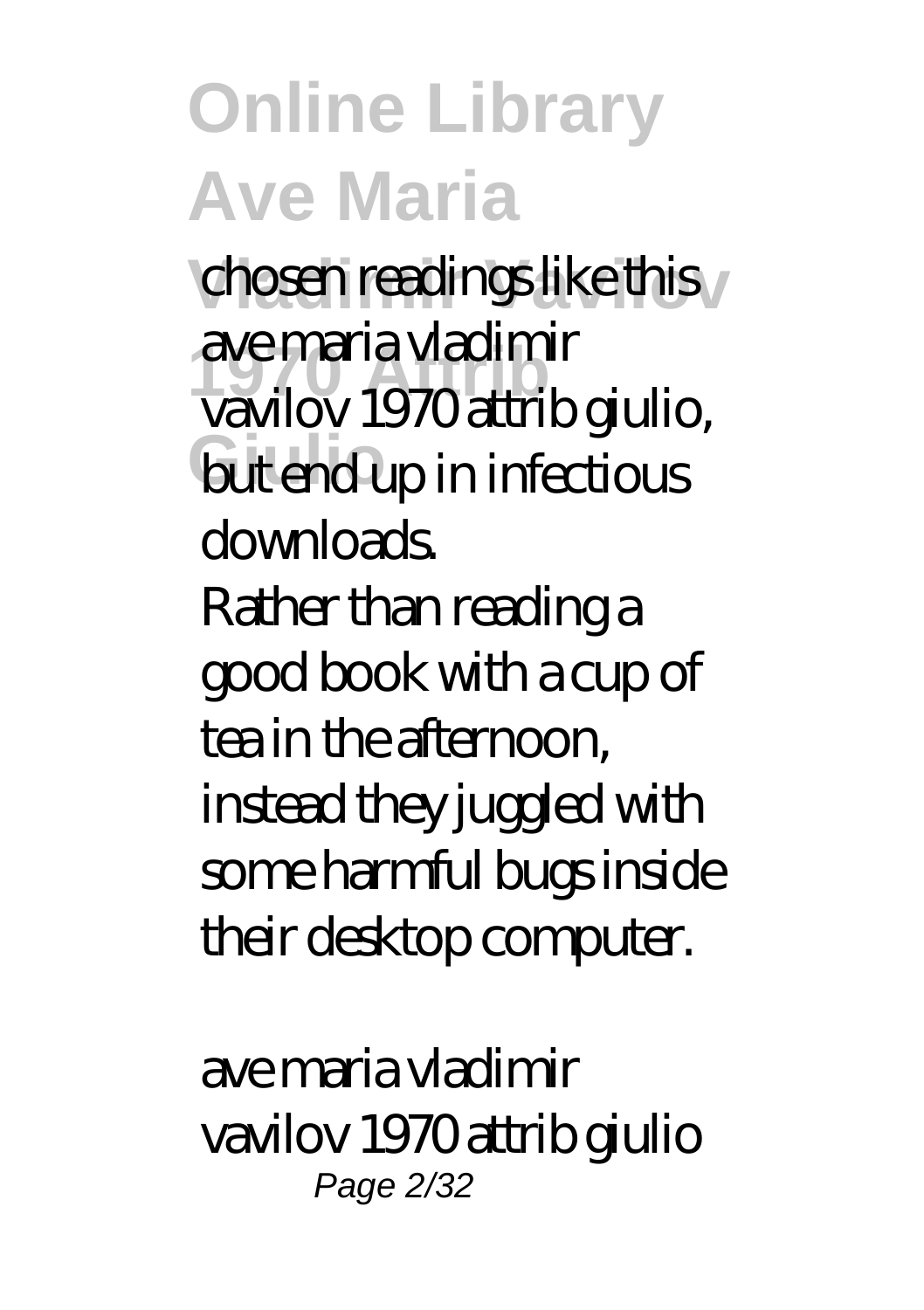is available in our digital v **1970 Attrib** it is set as public so you can get it instantly. library an online access to Our books collection hosts in multiple locations, allowing you to get the most less latency time to download any of our books like this one. Merely said, the ave maria vladimir vavilov 1970 attrib giulio is universally compatible Page 3/32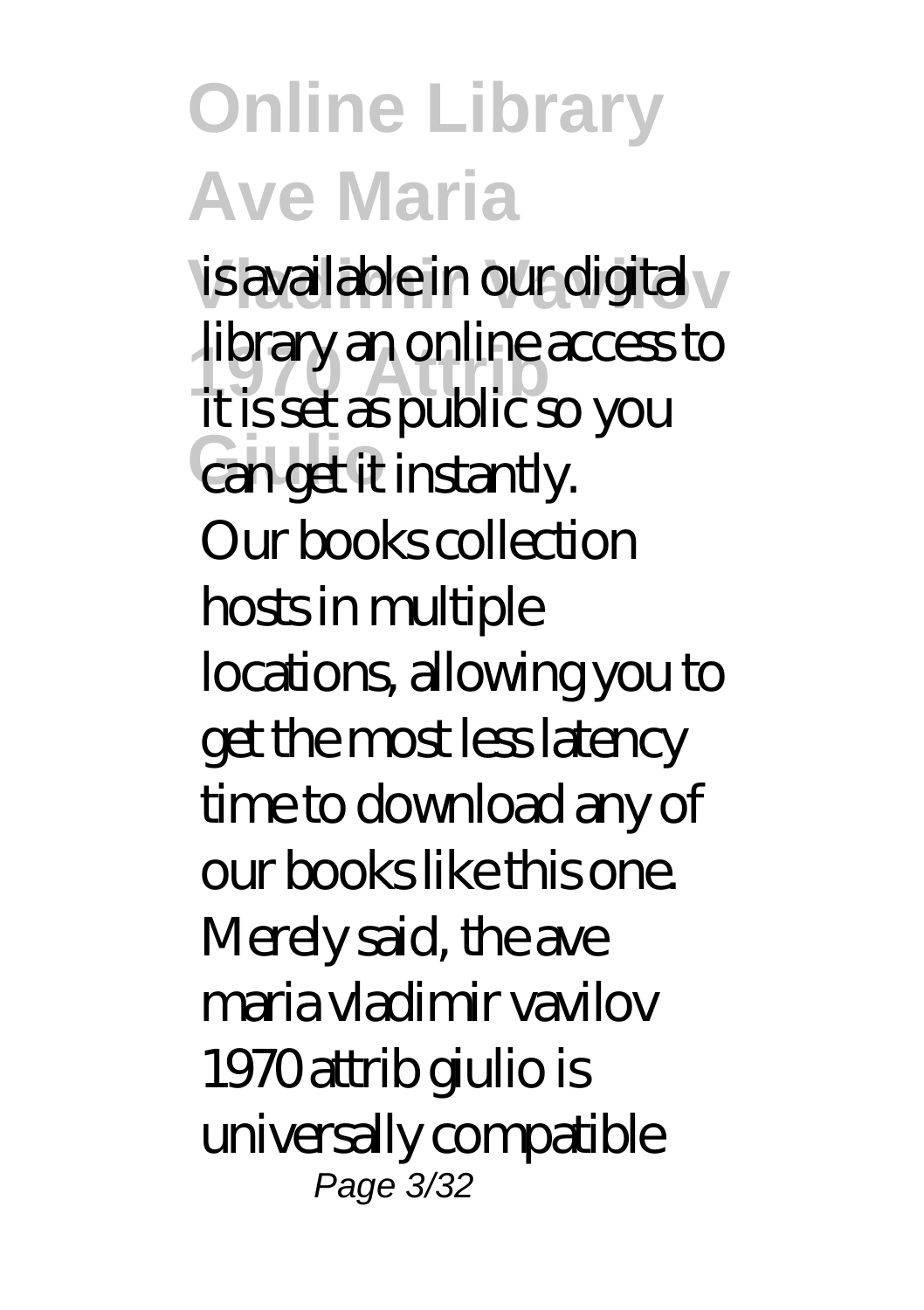#### **Online Library Ave Maria** with any devices to read  $\sqrt{ }$ **1970 Attrib** Ave Maria - V.Vavilov. **Giulio** Vavilov (Caccini) - Ave Maria (Inessa Galante) *Ave Maria* Ave Maria - Vladimir Vavilov \u0026 Norie Suzuki Ave Maria di Caccini (Vavilov) - Nina Solodovnikova **Giulio Caccini : Ave Maria for Cello and Strings - Julian Lloyd Webber** Vladimir Page 4/32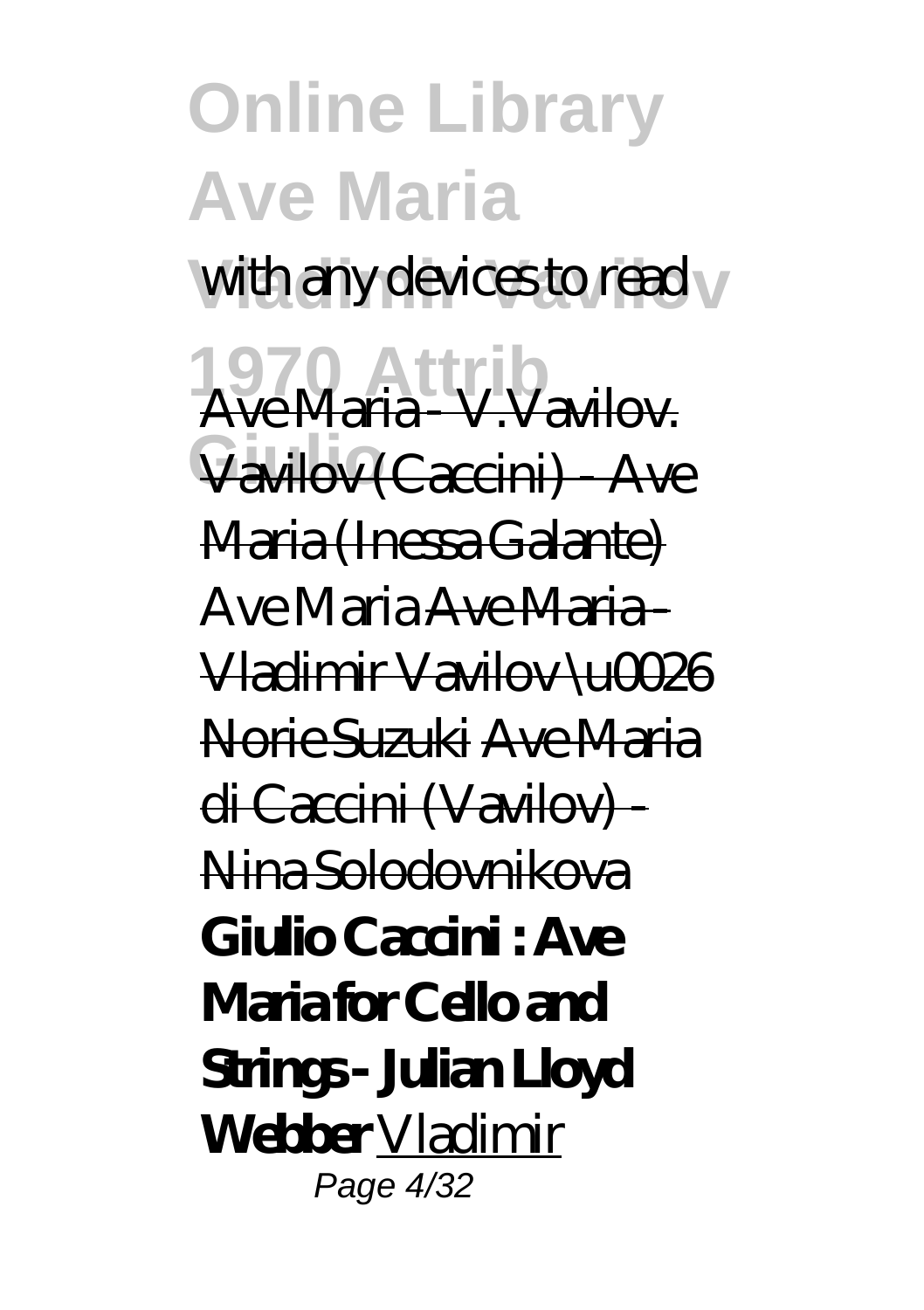Vavilov - Ave Maria Ave **1970 Attrib** *Maria - G. Caccini* **Giulio** *(Vladimir Vavilov) Ave* Maria | V. Vavilov *Ave Maria - Vladimir Vavilov (attributed to Caccini) AVE MARIA (CACCINI). VLADIMIR VAVILOV. SUMI JO. Vavilov (Caccini) - Ave Maria (Sumi Jo)* The Most Beautiful \"Ave Maria\" I've ever heard (with Page 5/32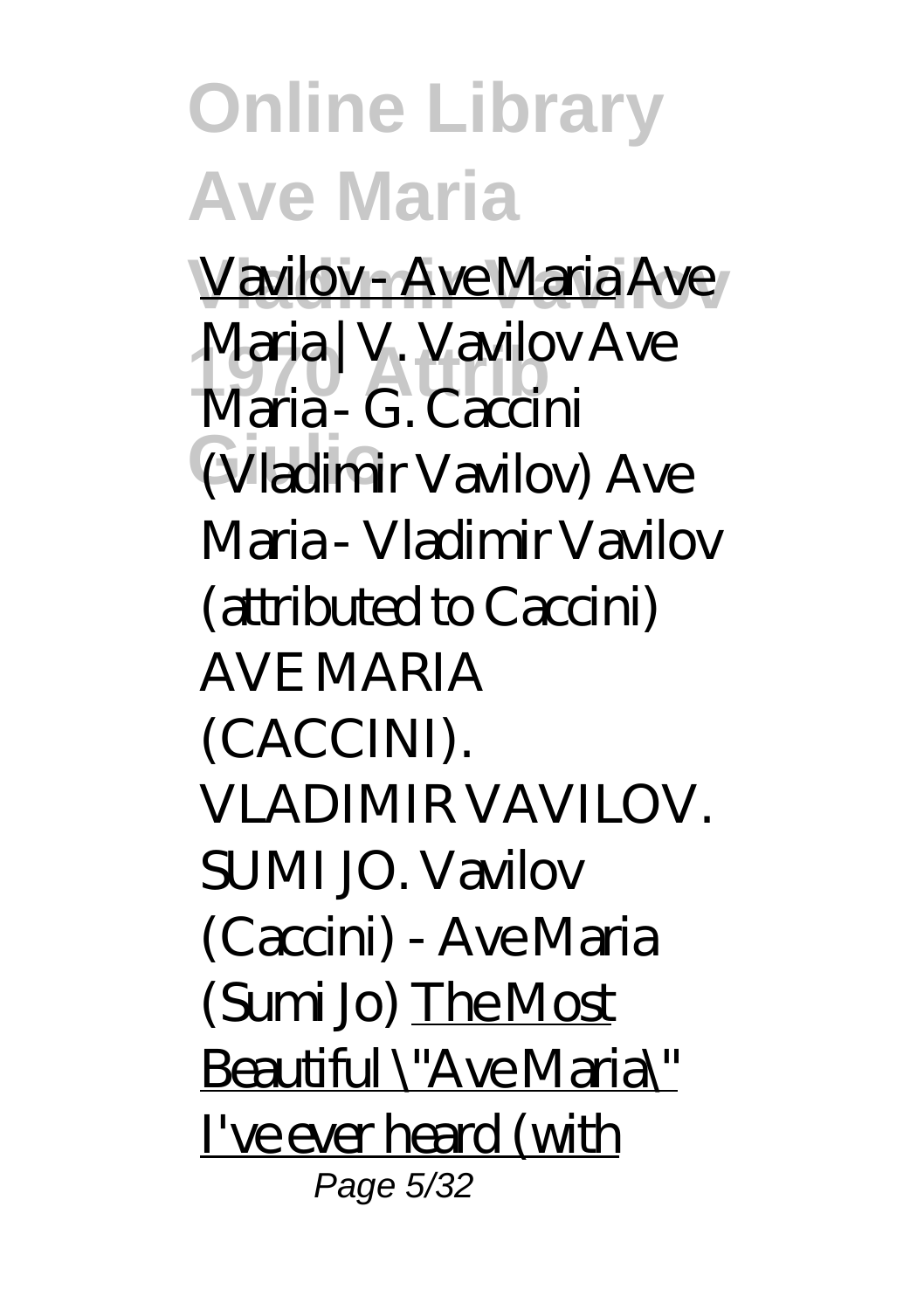translated lyrics / english <sub>/</sub> **1970 Attrib** Willighagen - \"Ave Maria<sup>\"</sup> Gounod Duet subtitles) Amira (Reykjavík, Iceland) -Christmas Concert 2015 **Sumi Jo - Caccini (Vladimir Vavilov) - Ave Maria - 2004**

 $($  ) -Аве Мария / Vavilov (Caccini) - Ave Maria Page 6/32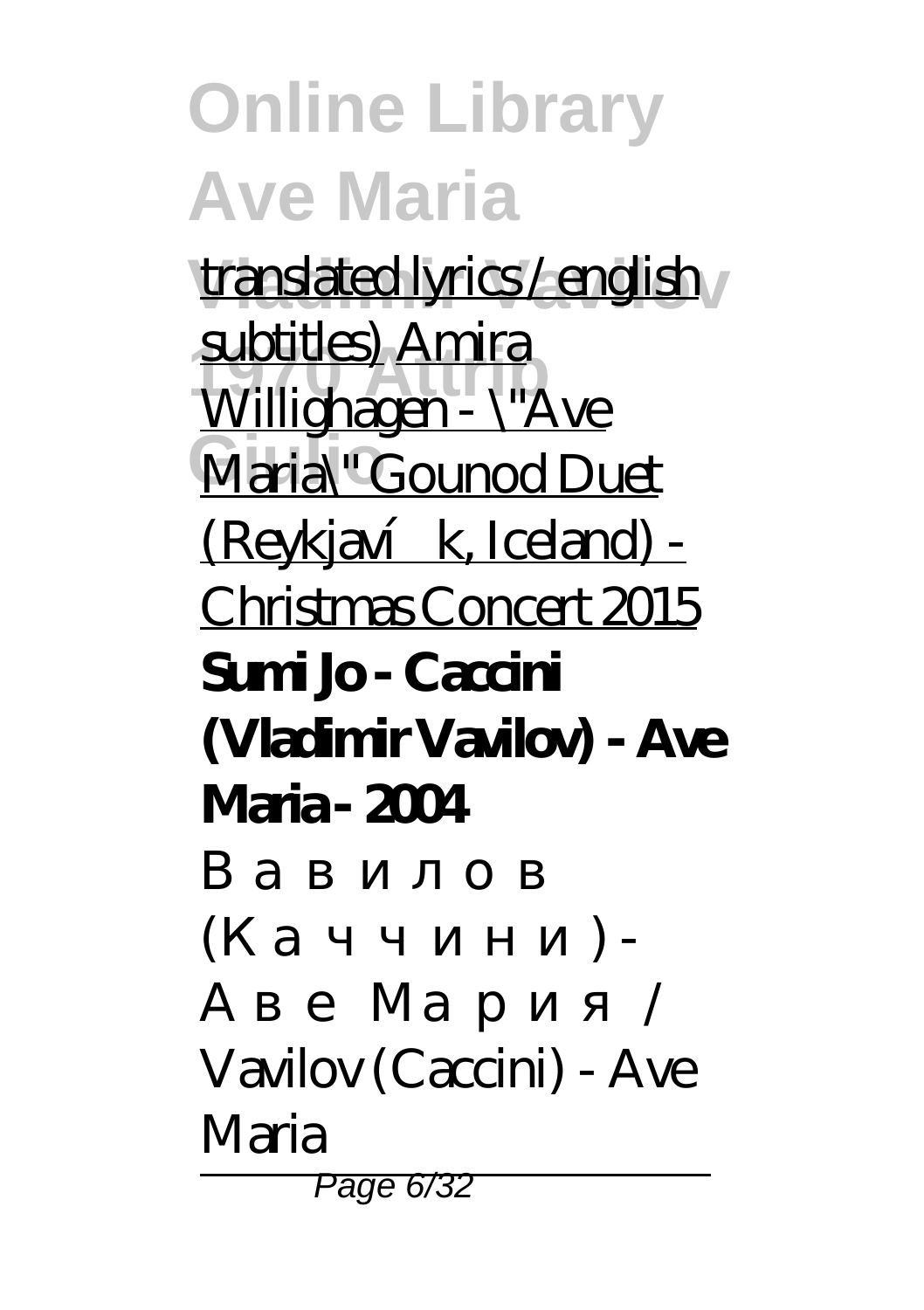**Online Library Ave Maria** Casta Diva - INESSA <sub>O</sub> **1970 Attrib** Caccini (Vladimir **Giulio** Vavilov) - Ave Maria - GALANTESumi Io-2008 INESSA GALANTE AVE MARIA Caccini / Vavilov - Flowerfields Netherlands 2005 (Info) Ave Maria (Caccini) - Hayley Westenra *Sumi Jo - Caccini (Vladimir Vavilov) - Ave Maria - 2010 2011 - Patrícia* Page 7/32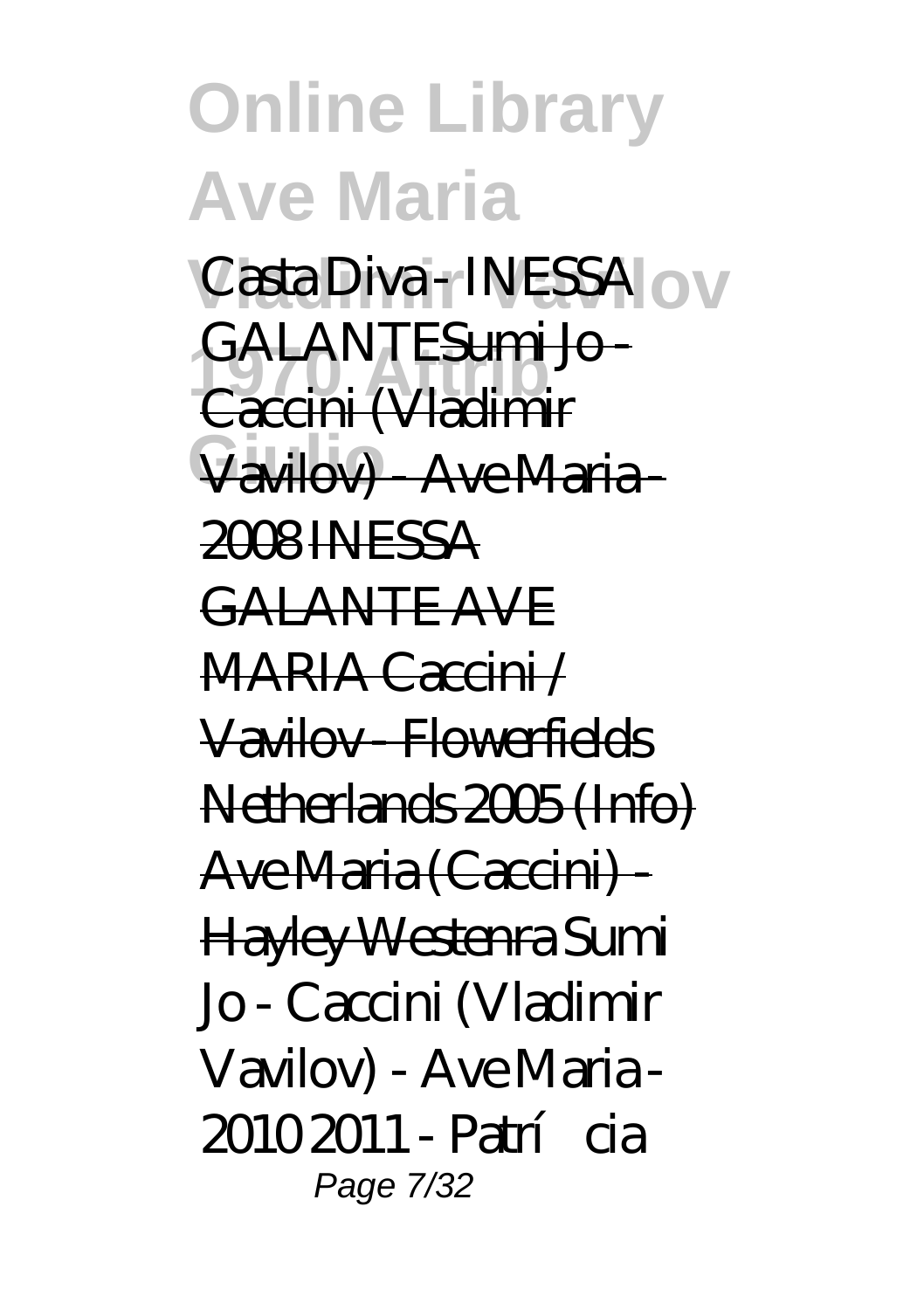*Vanečková - Avé* **lov 1970 Attrib** *attributed to G. Caccini)* **Giulio** Ave Maria - Vladimir *Maria (V. Vavilov,* Vavilov - Inessa Galante Ave Maria \"Caccini\" (actually Vavilov) Ave Maria Wladimir Vavilov *28. Ave Maria de Caccini (Vladimir Vavilov)* **Vladimir Vavilov: Ave Maria (\"Ave Maria de Caccini\") · La Maîtrise de** Page 8/32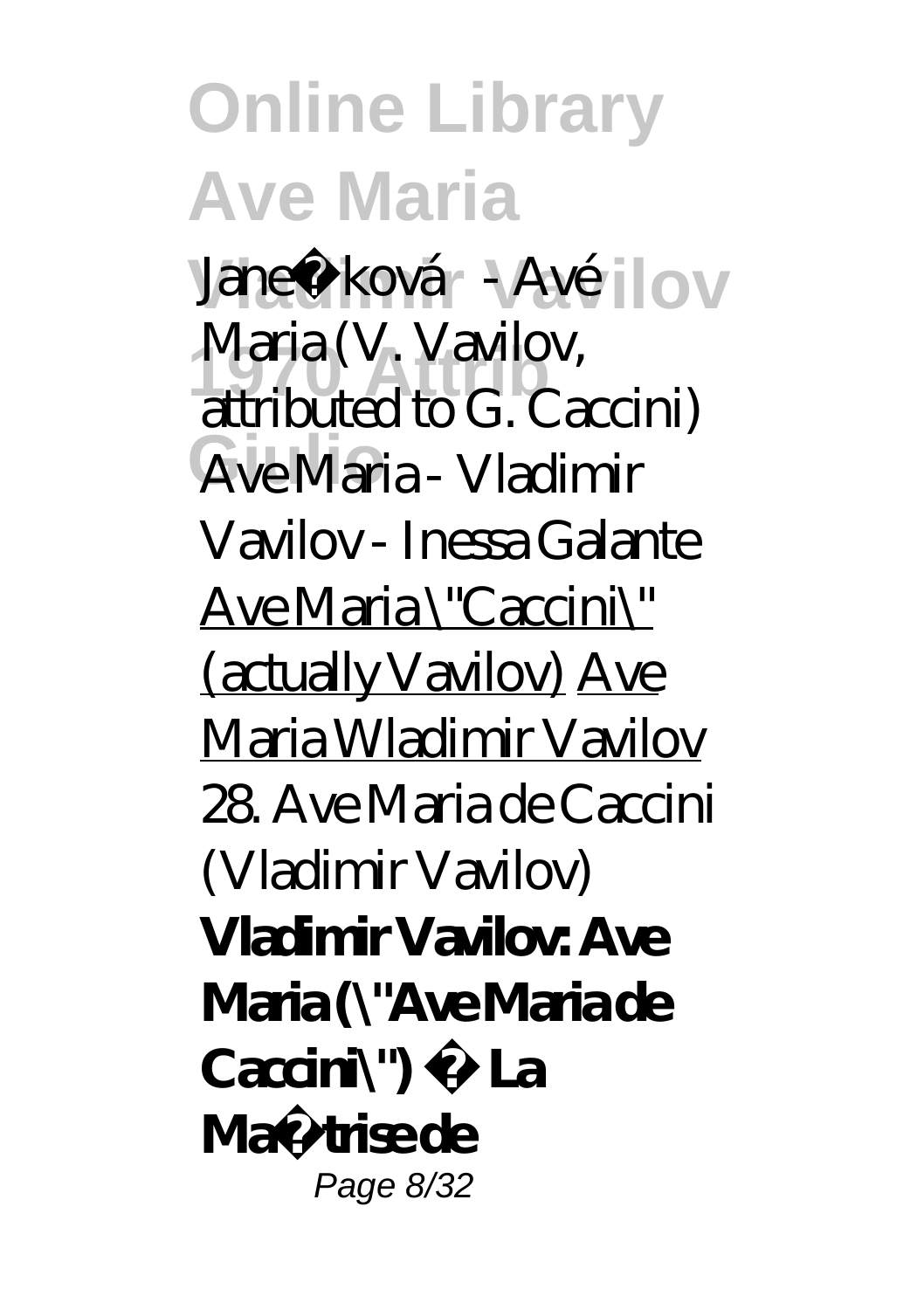**Ranbouillet** Vavilov **1970 Attrib** piano / Caccini (Att) **Giulio** -Vladimir Vavilov / Low Ave Maria / Karaoke voice*Kathrin Jenkins Vladimir Vavilov's Ave Maria Caccini Ave Maria / Karaoke piano / Caccini (Att) -Vladimir Vavilov / High voice* Ave Maria Vladimir Vavilov 1970

"Ave Maria" is a muchrecorded aria, composed Page 9/32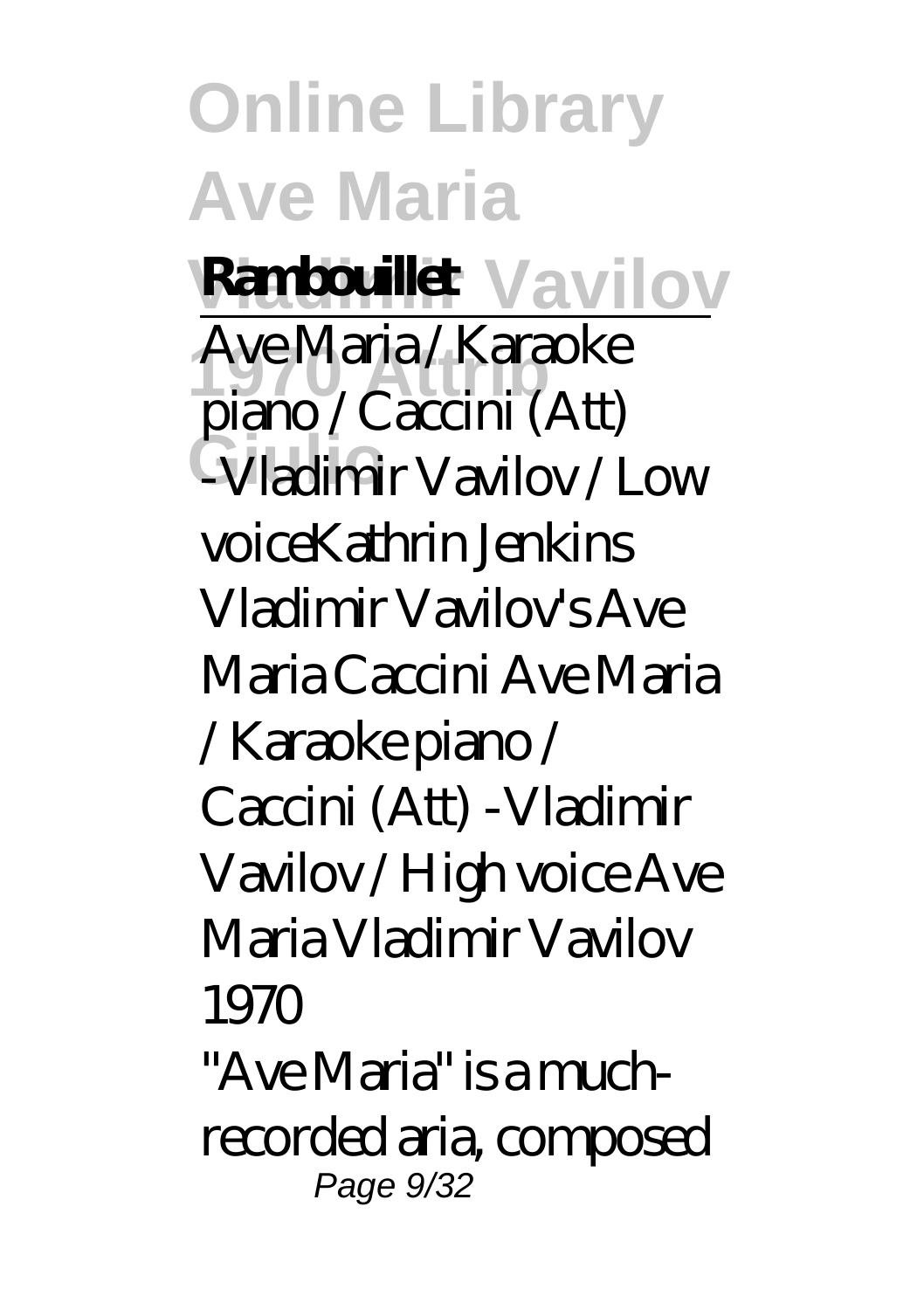**Vladimir Vavilov** by Vladimir Vavilov **1970 Attrib** himself published and recorded it in 1970 on around 1970. Vavilov the Melodiya label with the ascription "Anonymous".It is believed that organist Mark Shakhin, one of the performers on the "Melodiya" LP, first ascribed the work to Giulio Caccini after Vavilov's death, and gave Page 10/32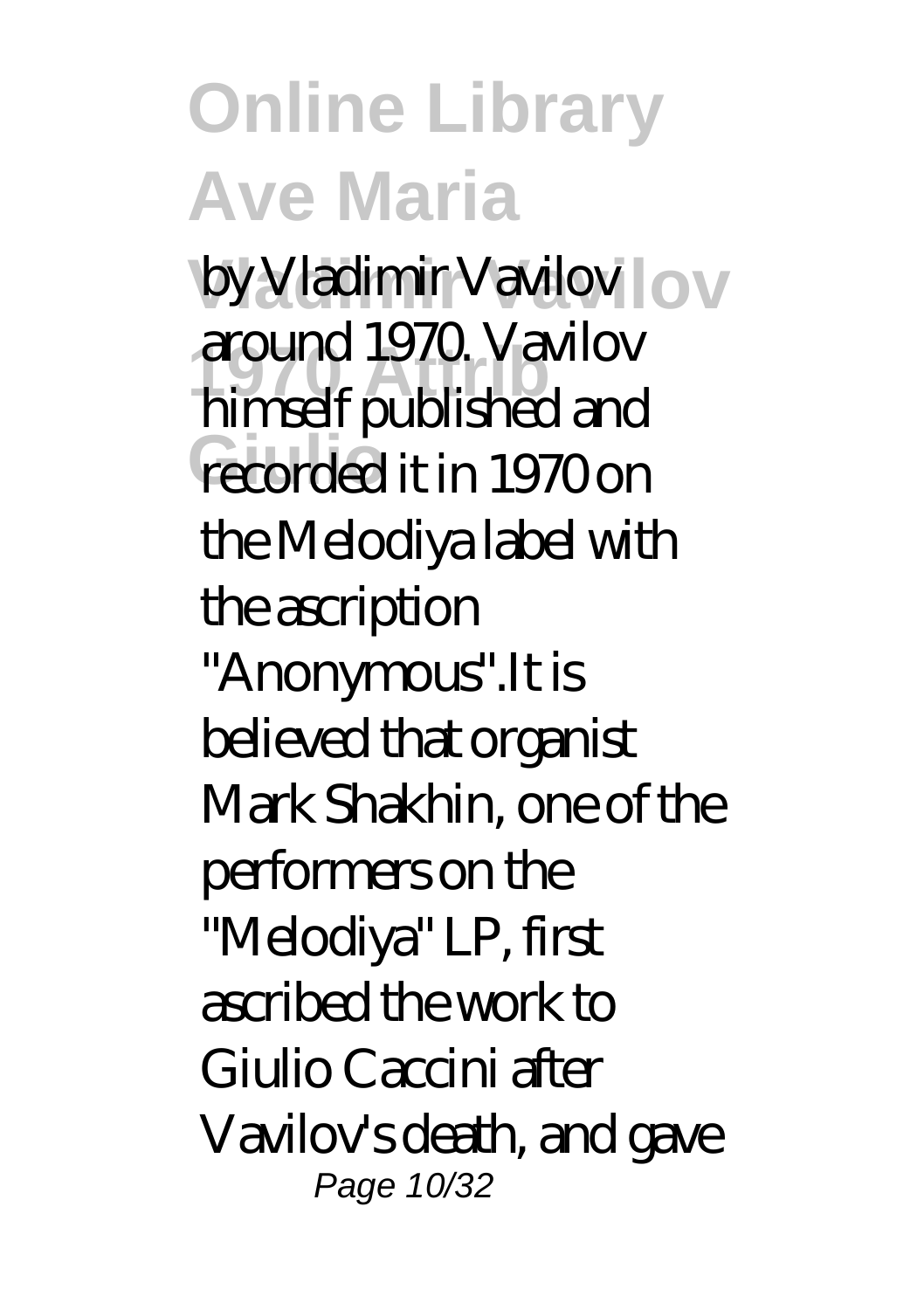the "newly-discovered" v scores" to other **Giulio** musicians.

Ave Maria (Vavilov) - Wikipedia Ave Maria (Arr. Alex Palmer) - Live Giulio Caccini, Vladimir Vavilov, Madison Nonoa, Brandenburg Choir, Australian Brandenburg Orchestra, Paul Dyer • Noë l! Page 11/32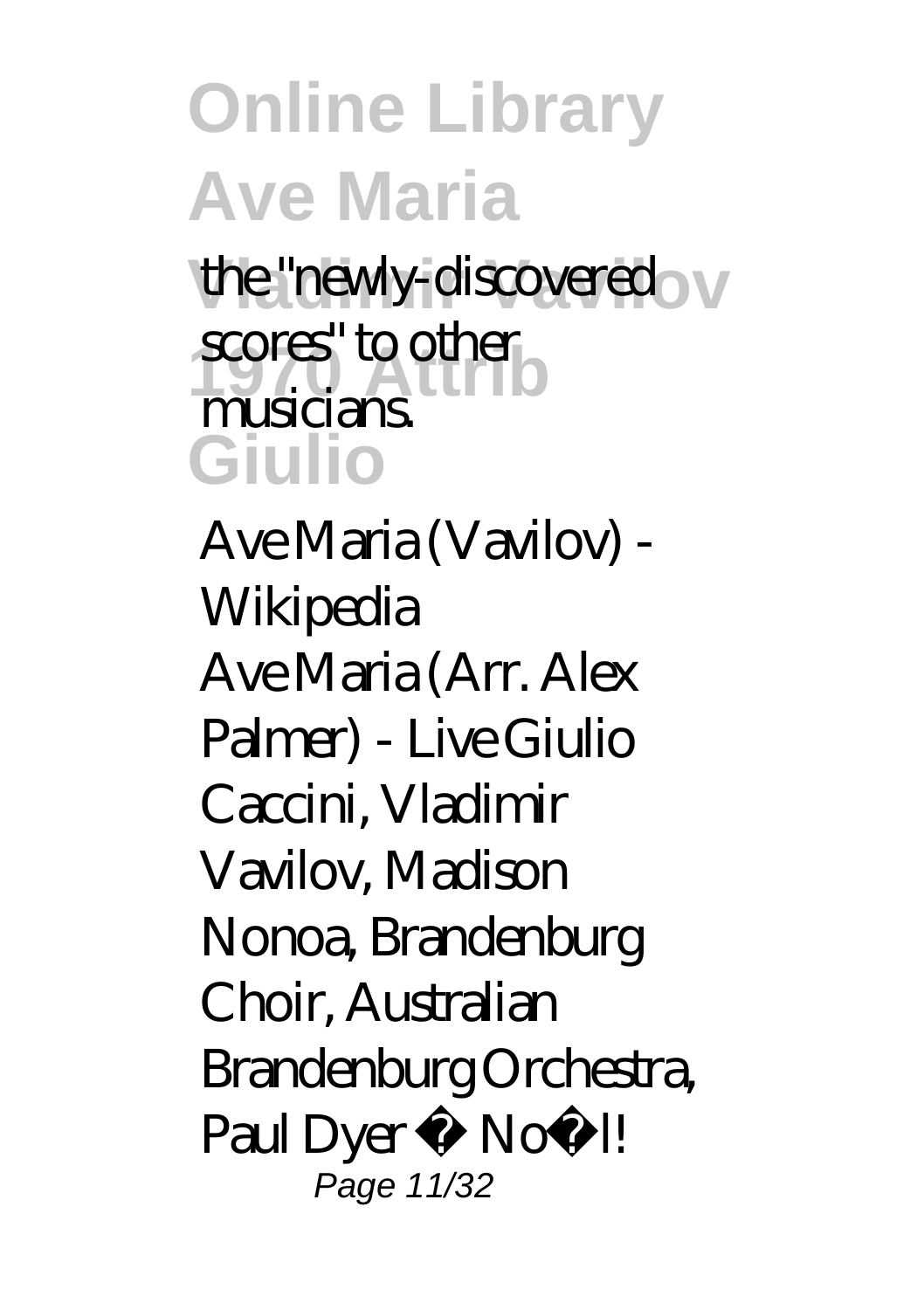Noël! Noë l! **Live In 1970 Attrib** Concert

Ave Maria Vavilov (1970) on Spotify From Wikipedia, the free encyclopedia"Ave Maria" is a much recorded aria composed by Vladimir Vavilov around 1970. It is a musical hoax generally misattribut...

Vavilov (Caccini) - Ave Page 12/32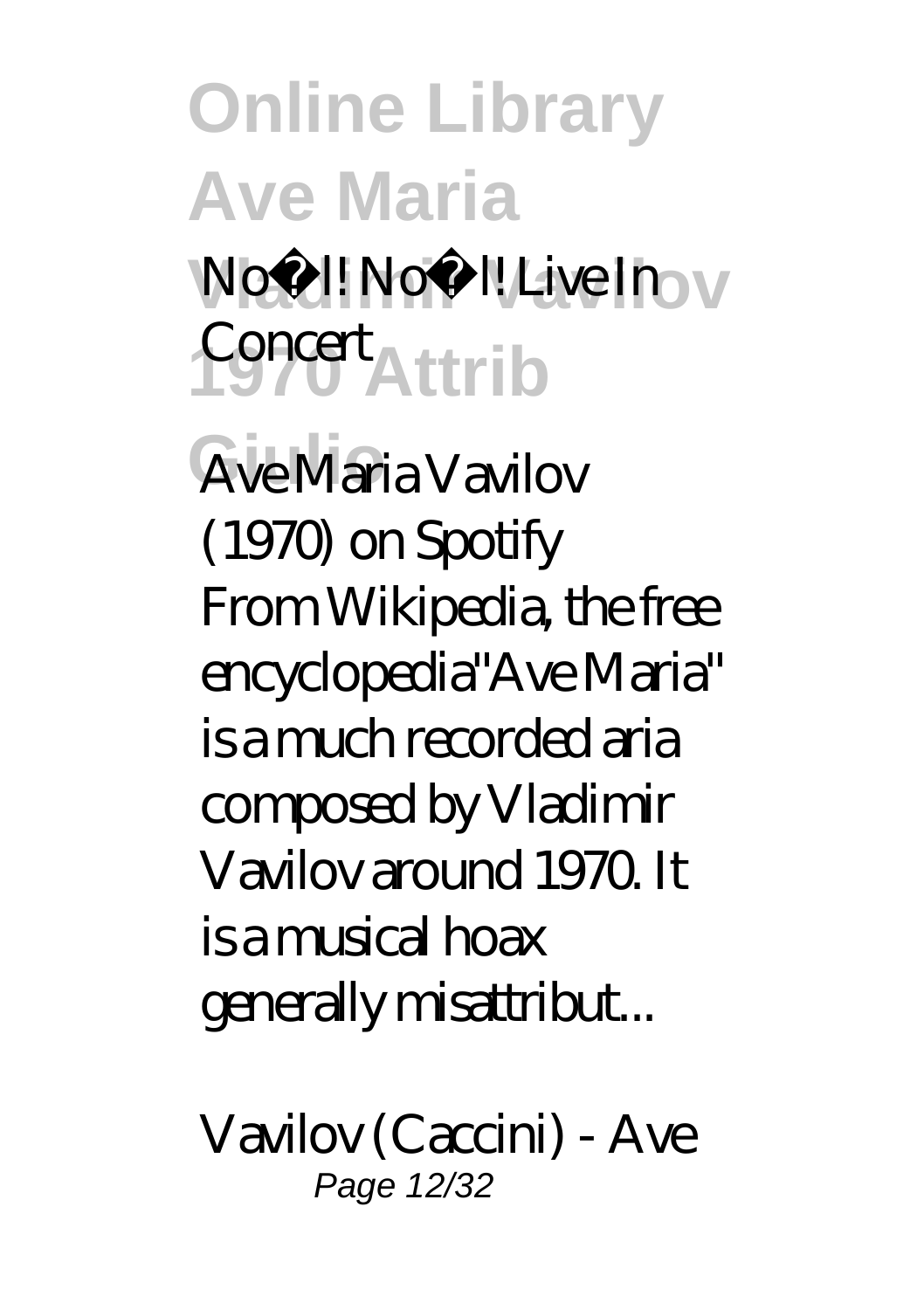Maria (Inessa Galante) - <sub>V</sub> YouTube<br>the "Ave Meric" fruth composed in the the "Ave Maria" was in 1970s by Russian lutenist Vladimir Vavilov. Vavilov, who had a habit of attributing his compositions to famous composers, recorded the piece in 1970, attributing it to "Anonymous" on the album. Following Vavilov's death, Page 13/32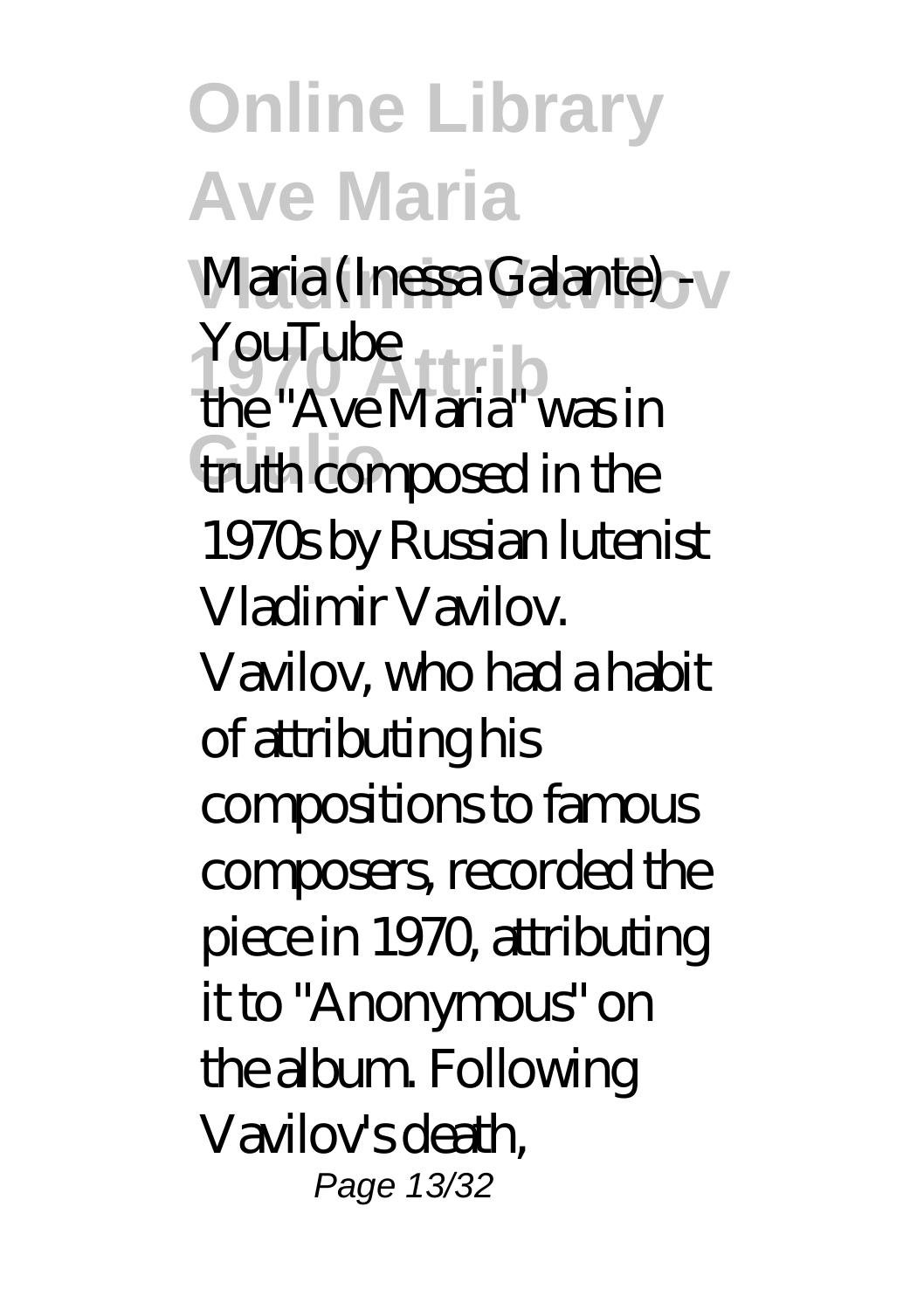**Online Library Ave Maria** Caccini's name was  $\log$ **1970 Attrib** Vavilov, usually **Finisattributed to Caccini** - Ave Maria songs "Ave Maria" is a popular and much recorded aria composed by Vladimir Vavilov around 1970. It is a musical hoax generally misattributed to Baroque composer Giulio Caccini. Vavilov himself published and Page 14/32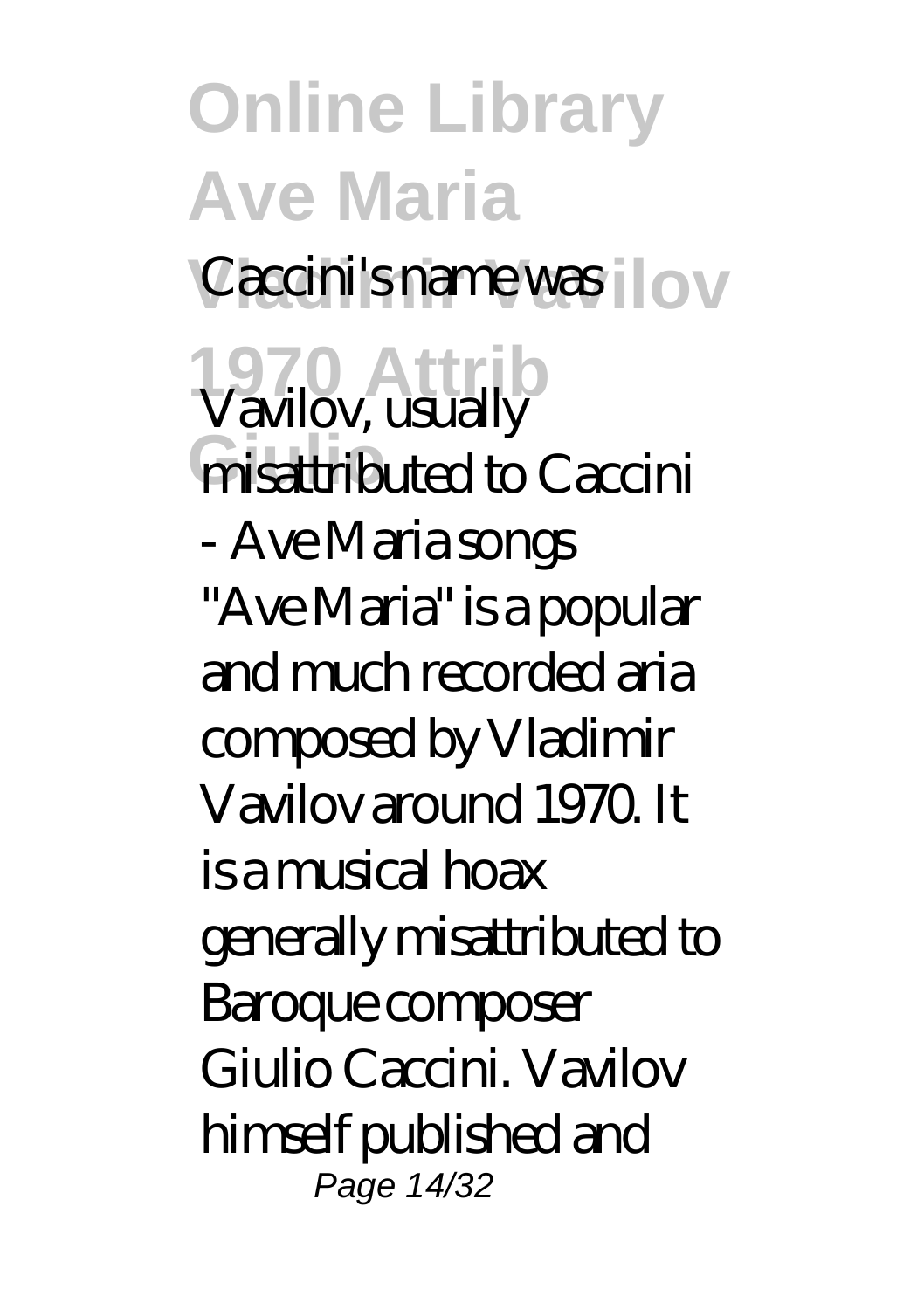recorded it on the vilov Melodiya label with the<br> *corri***ption** to <sup>"</sup>Anonymous" in 1970. ascription to

Free sheet music : Vavilov, Vladimir - "Ave Maria" for ...

Ave Maria (Vavilov, attr. Caccini) Though often mistakenly attributed to Giulini Caccini (1551–1618), this "Ave Maria" was Page 15/32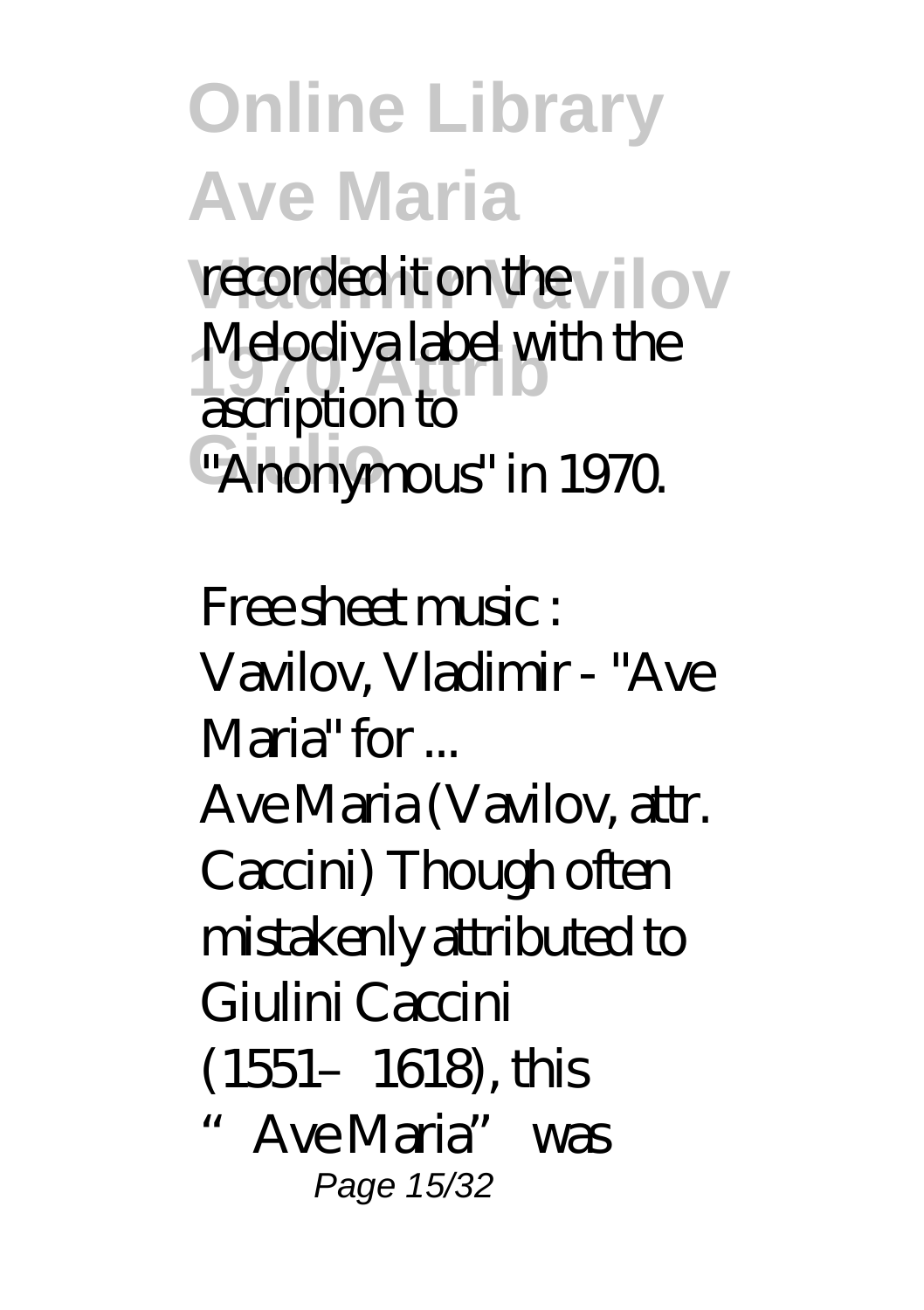written around 1970 by <sub>V</sub> **1970 Attrib** and composer Vladimir **Giulio** Vavilov (1925–1973), Russian guitarist, lutenist, who ascribed it to "Anonymous."

Ave Maria (Vavilov, attr. Caccini) — trombone solo | Con ...

"Ave Maria" is a much recorded aria composed by Vladimir Vavilov around 1970. Vavilov Page 16/32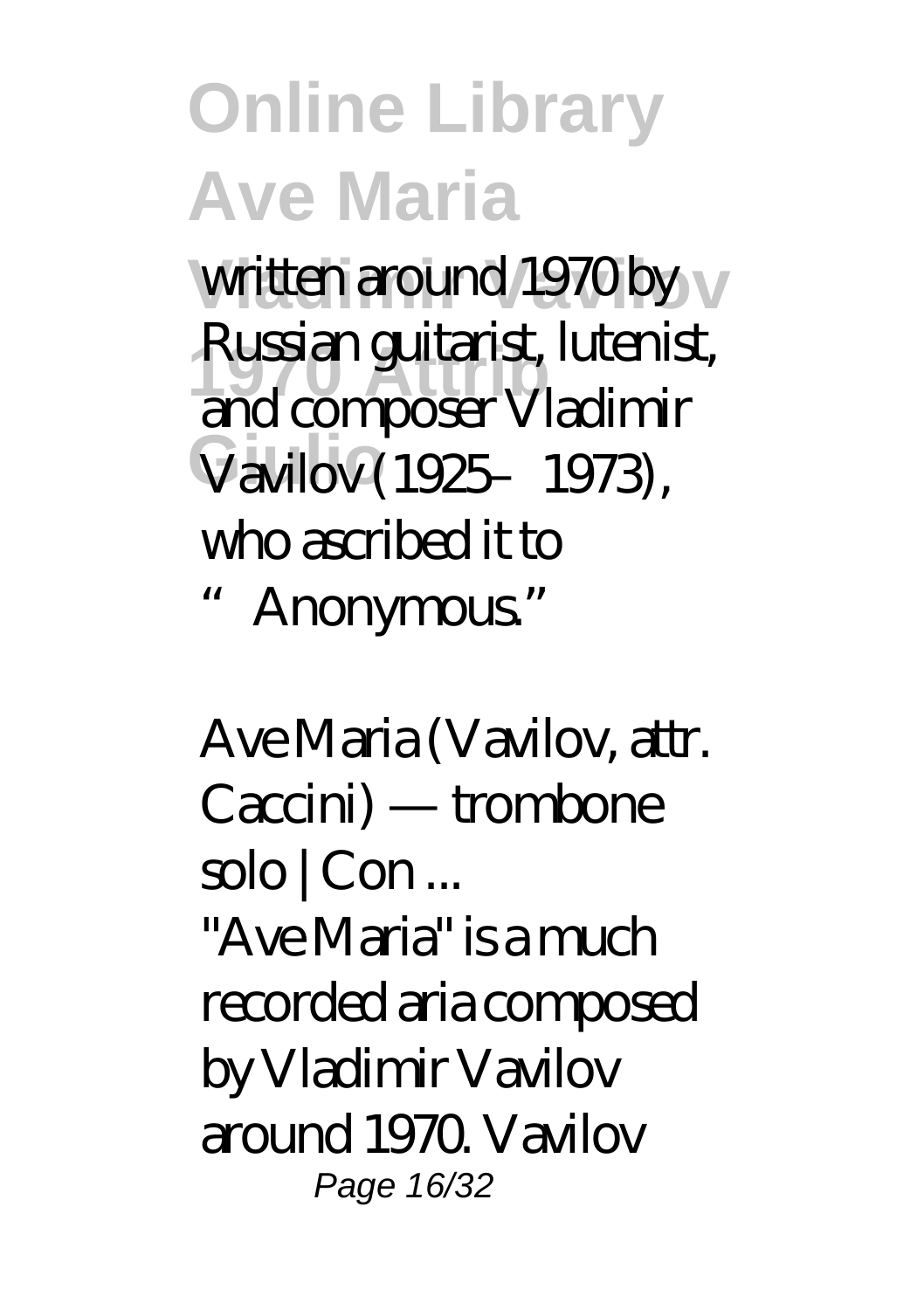himself published and ov **1970 Attrib** Melodiya label with the ascription to recorded it on the

"Anonymous" in 1970. It is believed that the work received its ascription to Giulio Caccini after Vavilov's death, by organist Mark Shakhin (one of its performers on the mentioned "Melodiya" longplay),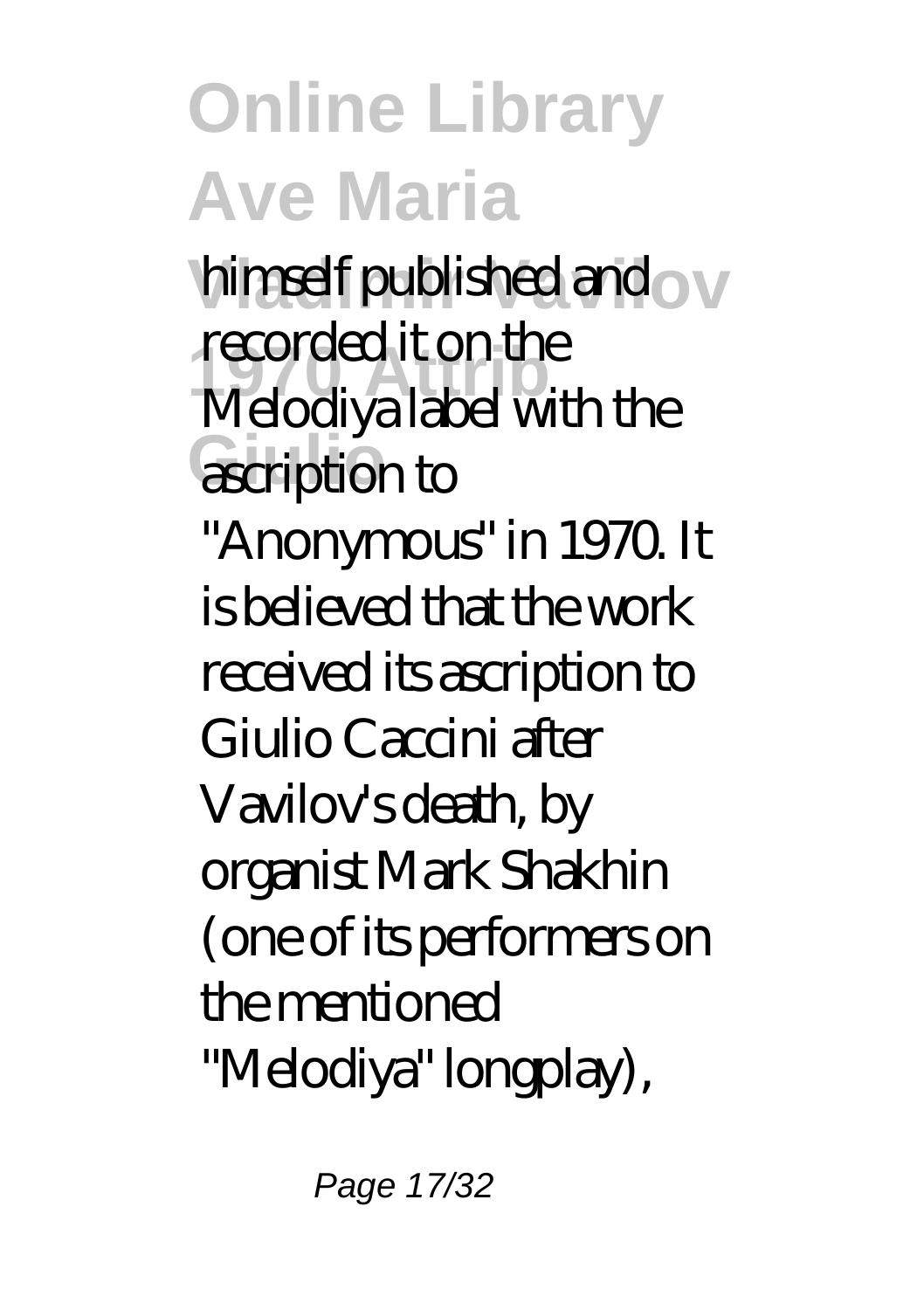Free sheet music: vilov **1970 Attrib** MARIA. - Vladimir ... Ave Maria (Caccini) -Caccini, Giulio - AVE Vladimir Vavilov ~1970 (Attributed to Giulio Caccini) Page 6/6T A B 470 R 2 S 35 E 7 3 1 2 R 20H 103SI 20A 720 2 R 0 3 Sl 2 0 3 2. Title: Ave Maria (Caccini) Created Date:

Ave Maria (Caccini) - Page 18/32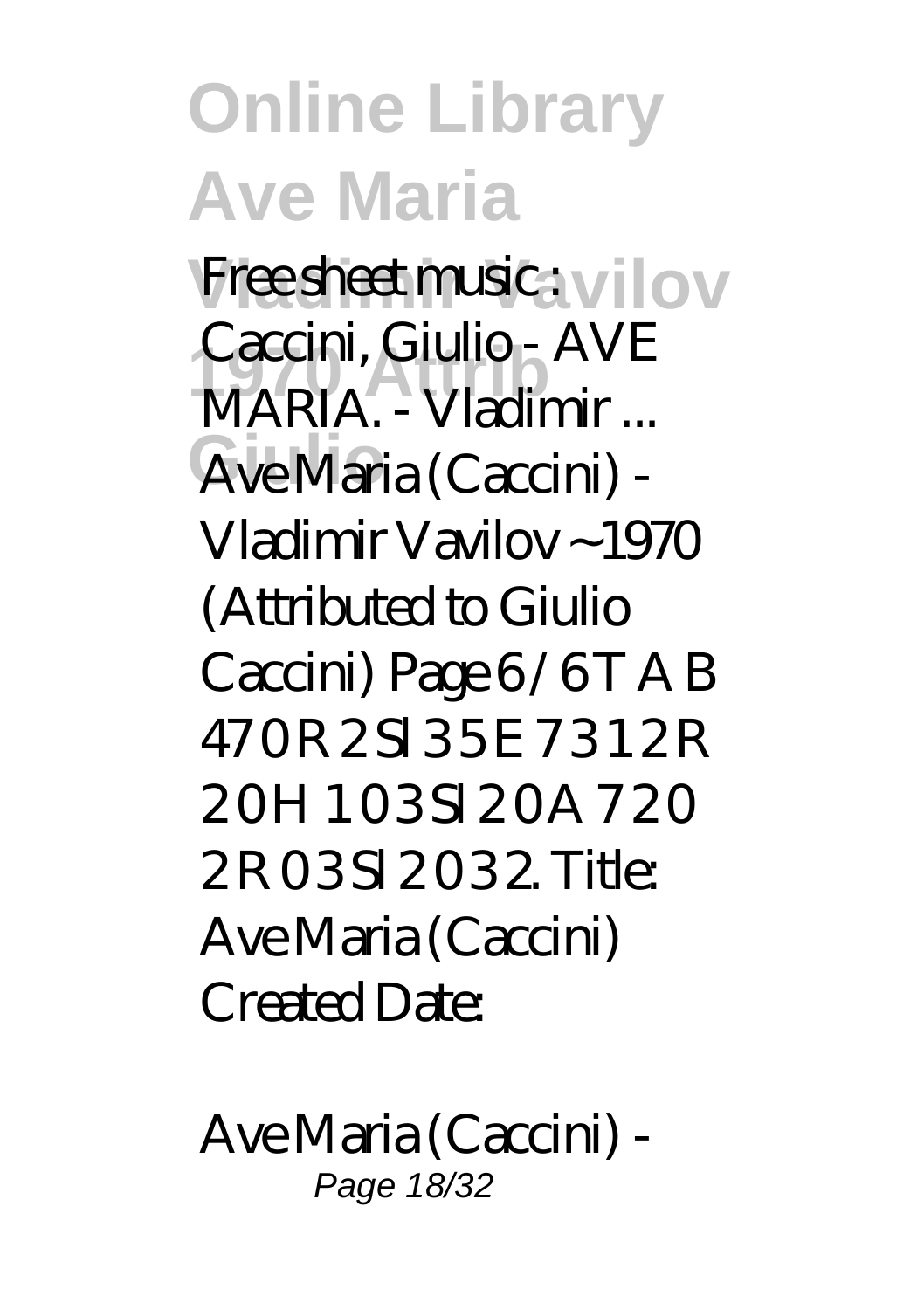Acoustic Fingerstyle | OV **1970 Attrib** recorded aria composed by Vladimir Vavilov "Ave Maria" is a much around 1970. Vavilov himself published and recorded it on the Melodiya label with the ascription to "Anonymous" in 1970.

Vavilov - Ave Maria toplayalong.com "Ave Maria" is a much-Page 19/32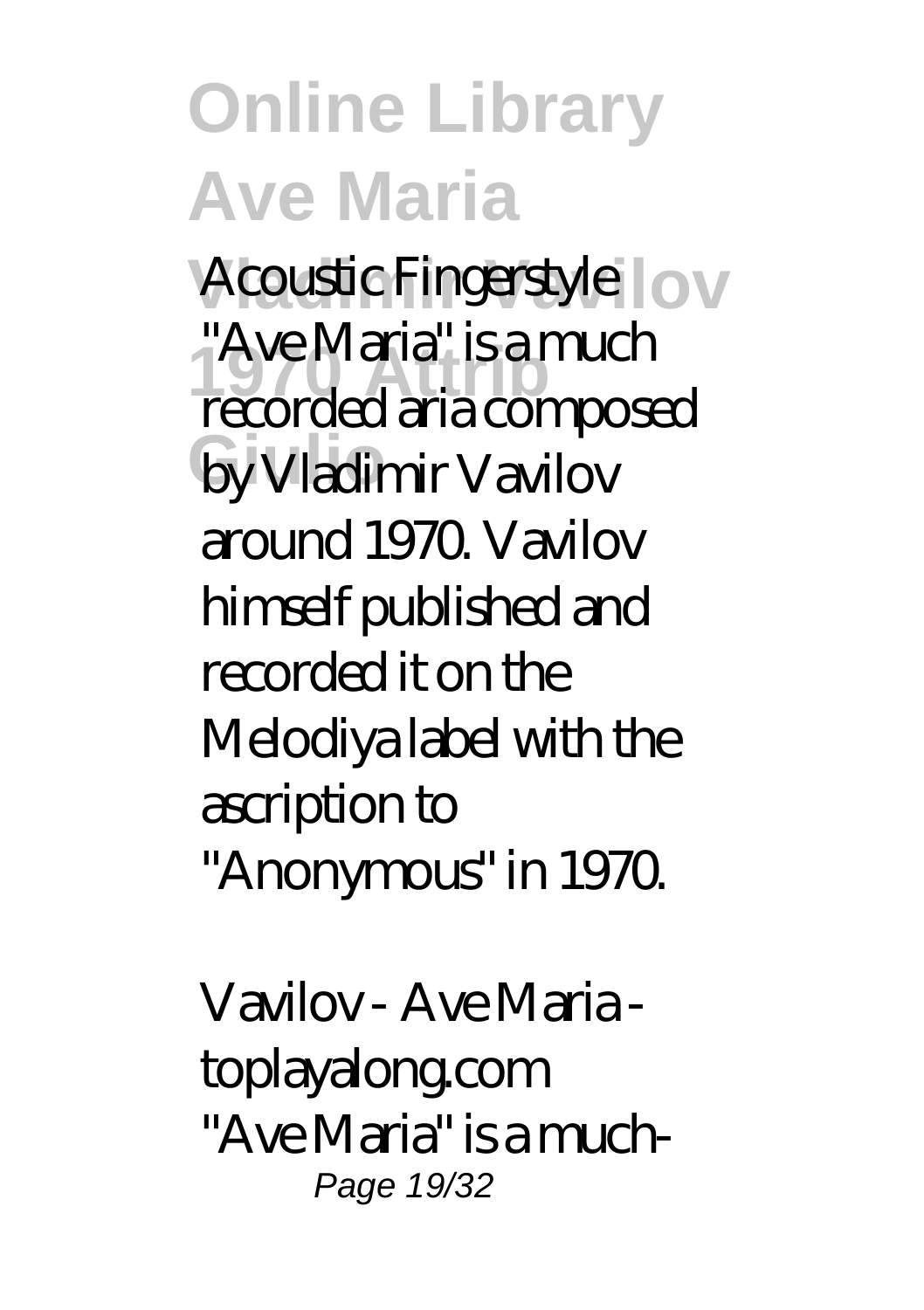recorded aria, composed by viaduritic vavilov<br>around 1970. Vavilov himself published and by Vladimir Vavilov recorded it in 1970 on the Melodiya label with the ascription

"Anonymous".It is believed that organist Mark Shakhin, one of the performers on the "Melodiya" LP, first ascribed the work to Giulio Caccini after Page 20/32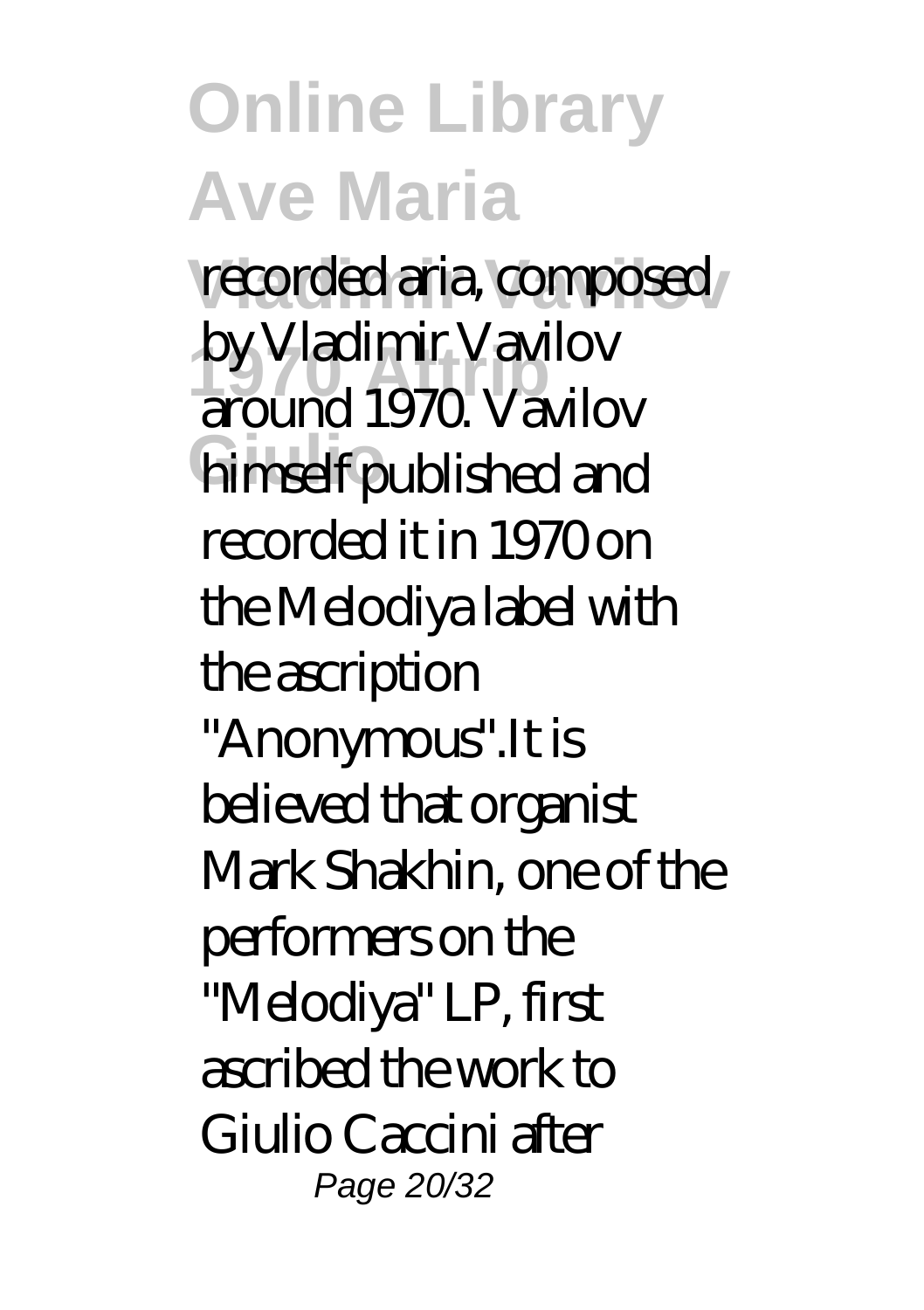### **Online Library Ave Maria** Vavilov's death, and gave

**1970 Attrib** scores" to other musicians. the "newly-discovered

Ave Maria (Vavilov) - WikiMili, The Best Wikipedia Reader "Ave Maria" is a much recorded aria composed by Vladimir Vavilov around 1970. Vavilov himself published and recorded it on the Page 21/32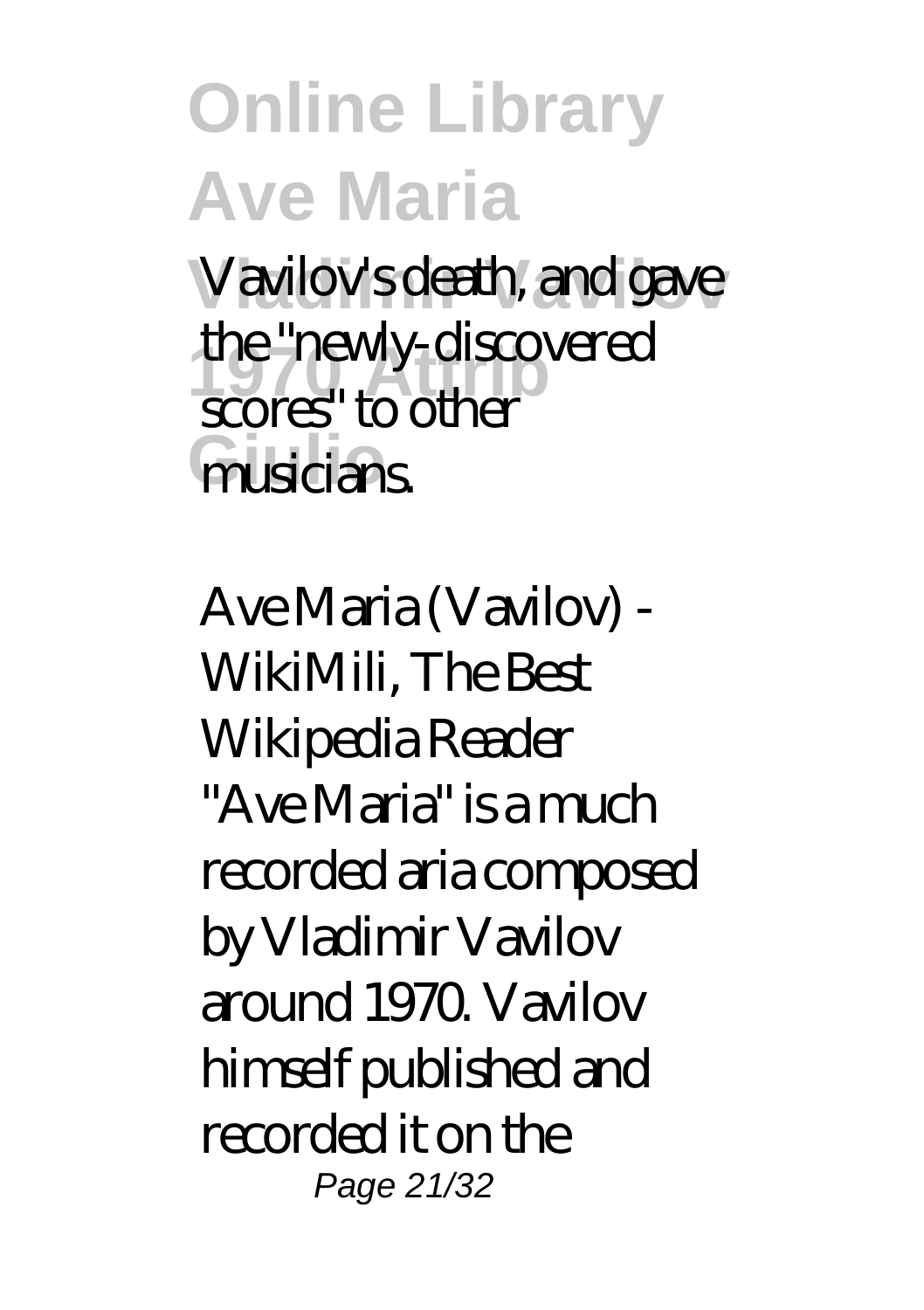Melodiya label with the v

**1970** ascription to  $\frac{1}{2}$ is believed that the work "Anonymous" in 1970.It received an ascription to Giulio Caccini after Vavilov's death, by organist Mark Shakhin (one of its performers on the mentioned "Melodiya" longplay), who gave the "newly discovered ...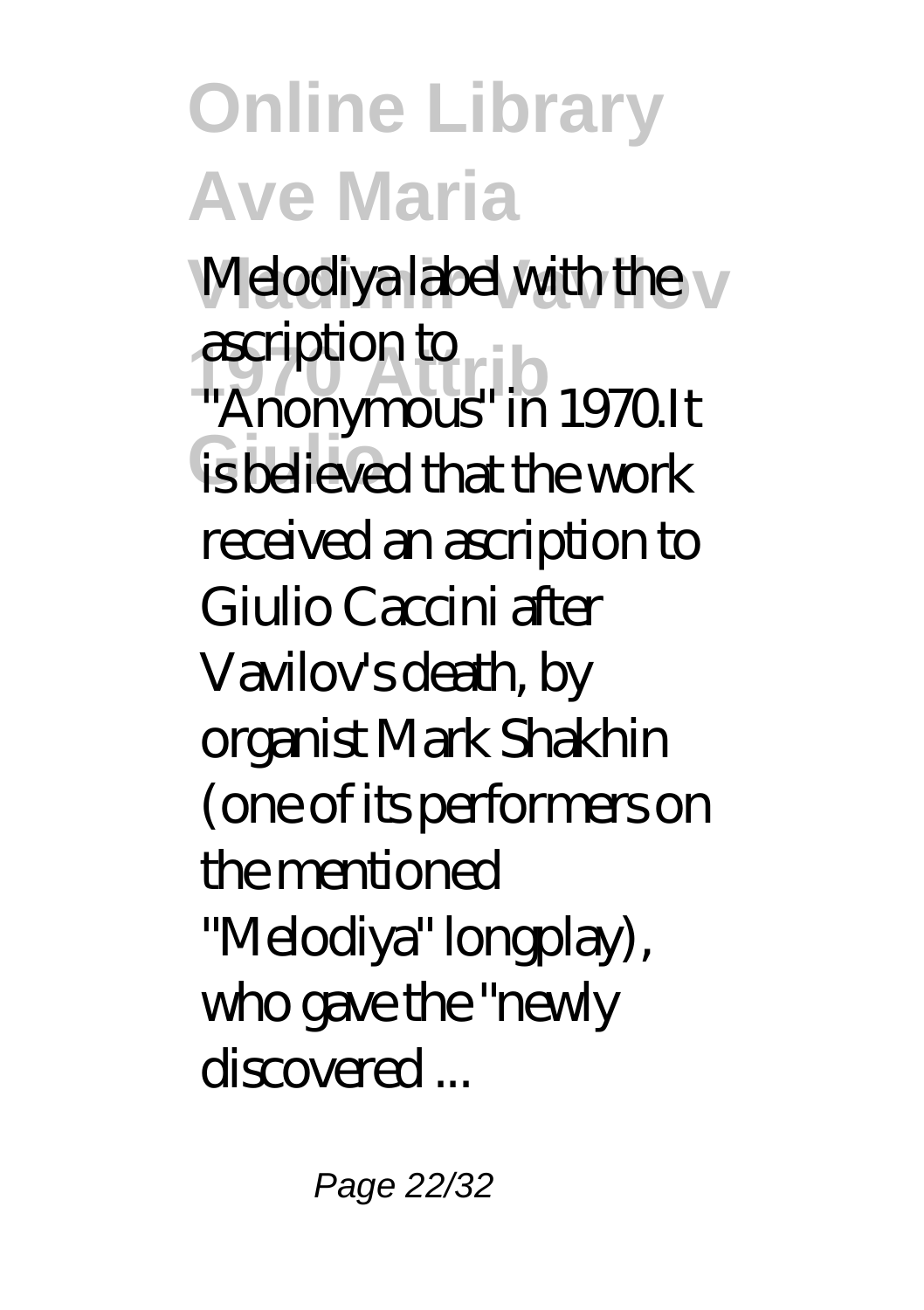Ave Maria (Vavilov) - <sub>O</sub> **Infogalactic:** the <sup>"</sup>Ave Maria" is a much planetary ... recorded aria composed

by Vladimir Vavilov around 1970. It is a musical hoax generally misattributed to Baroque composer Giulio Caccini. Vavilov himself published and recorded it on the Melodiya label with the ascription to Page 23/32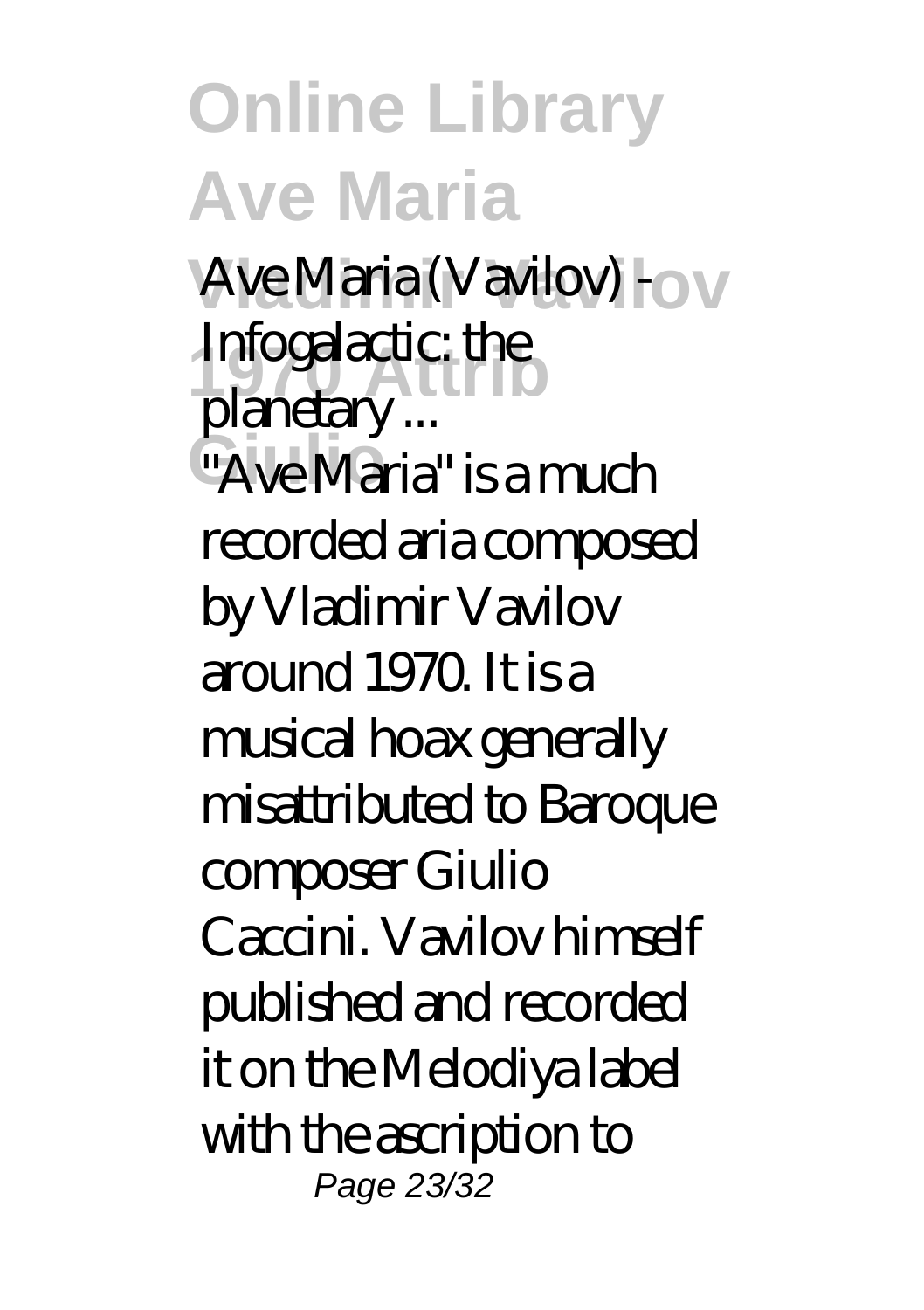## **Online Library Ave Maria** "Anonymous" in 1970. <sub>V</sub> **1970 Attrib** Ave maria — Giulio

Caccini | Last.fm Encouraged by this warm response I share with you another beautiful song from my

soundtrack". This time it is an aria (an expressive melody) from the Russian guitarist and composer Vladimir Vavilov (1925-1973), the Page 24/32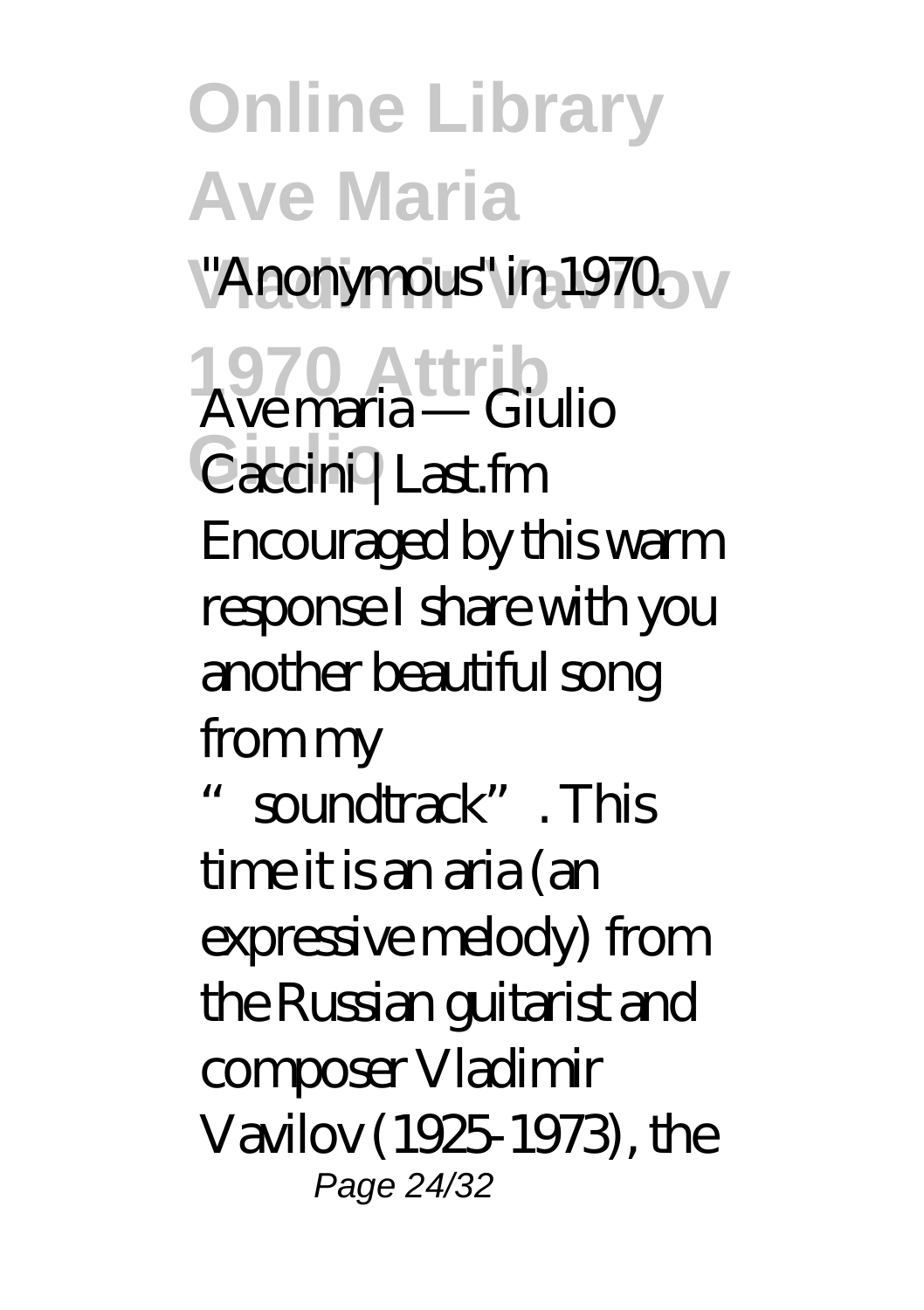enrapturing Ave Maria.

**1970 Attrib** Journal — m.g. michael **One of the most popular** ave marias is being misattributed to caccini, the "ave maria" was in truth composed in the 1970s by russian lutenist vladimir vavilov. vavilov, who had a habit of attributing his compositions to famous composers, recorded the Page 25/32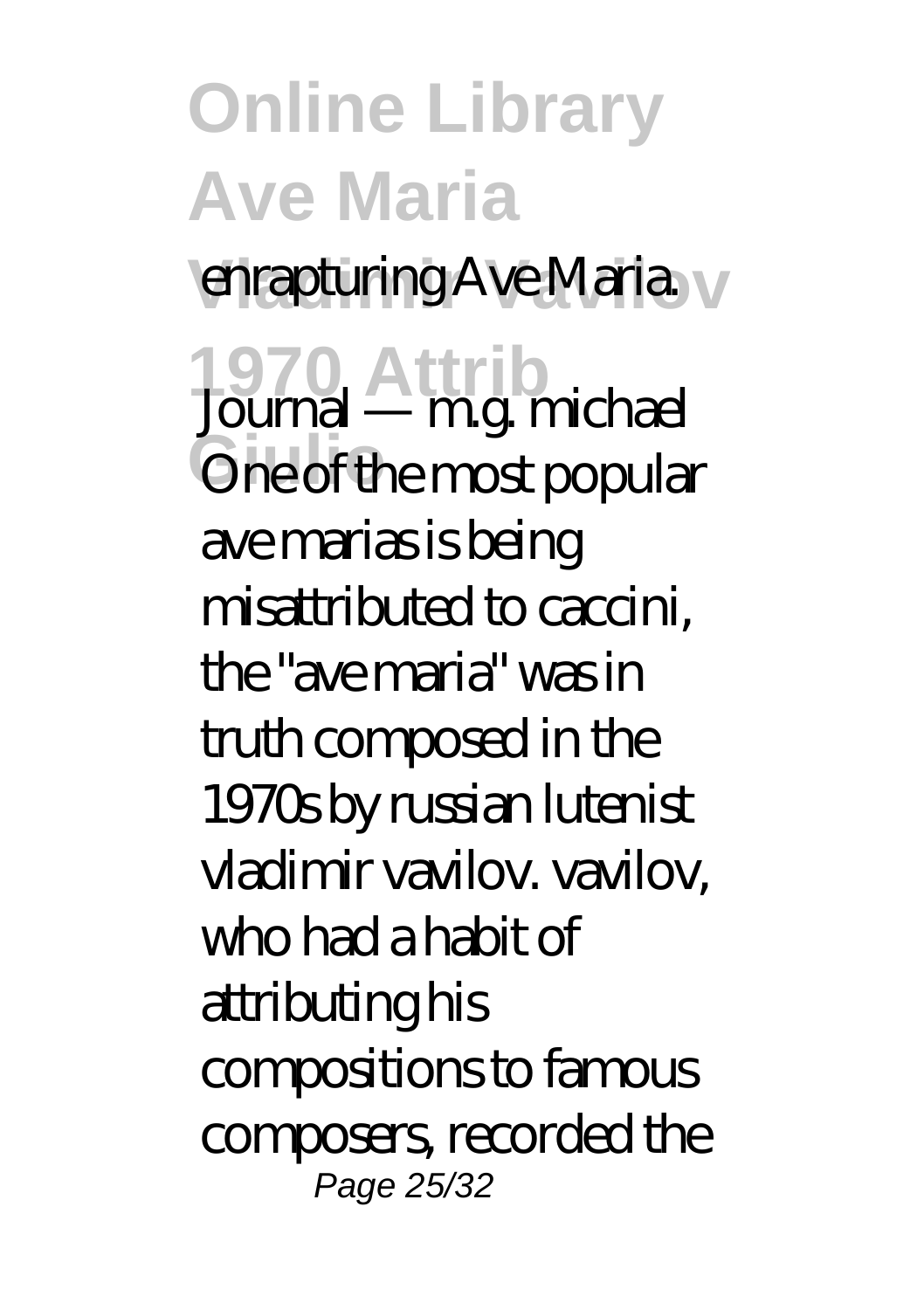piece in 1970, attributing it to "anonymous" on the<br>album **Giulio** album.

V Vavilov Ave Maria – Servyoutube En el Volumen 2 de la Colecció n de "Adaptaciones a marchas de procesión para Agrupación Musical" de Miguel Á ngel Font Morgado encontramos "Ave María" original Page 26/32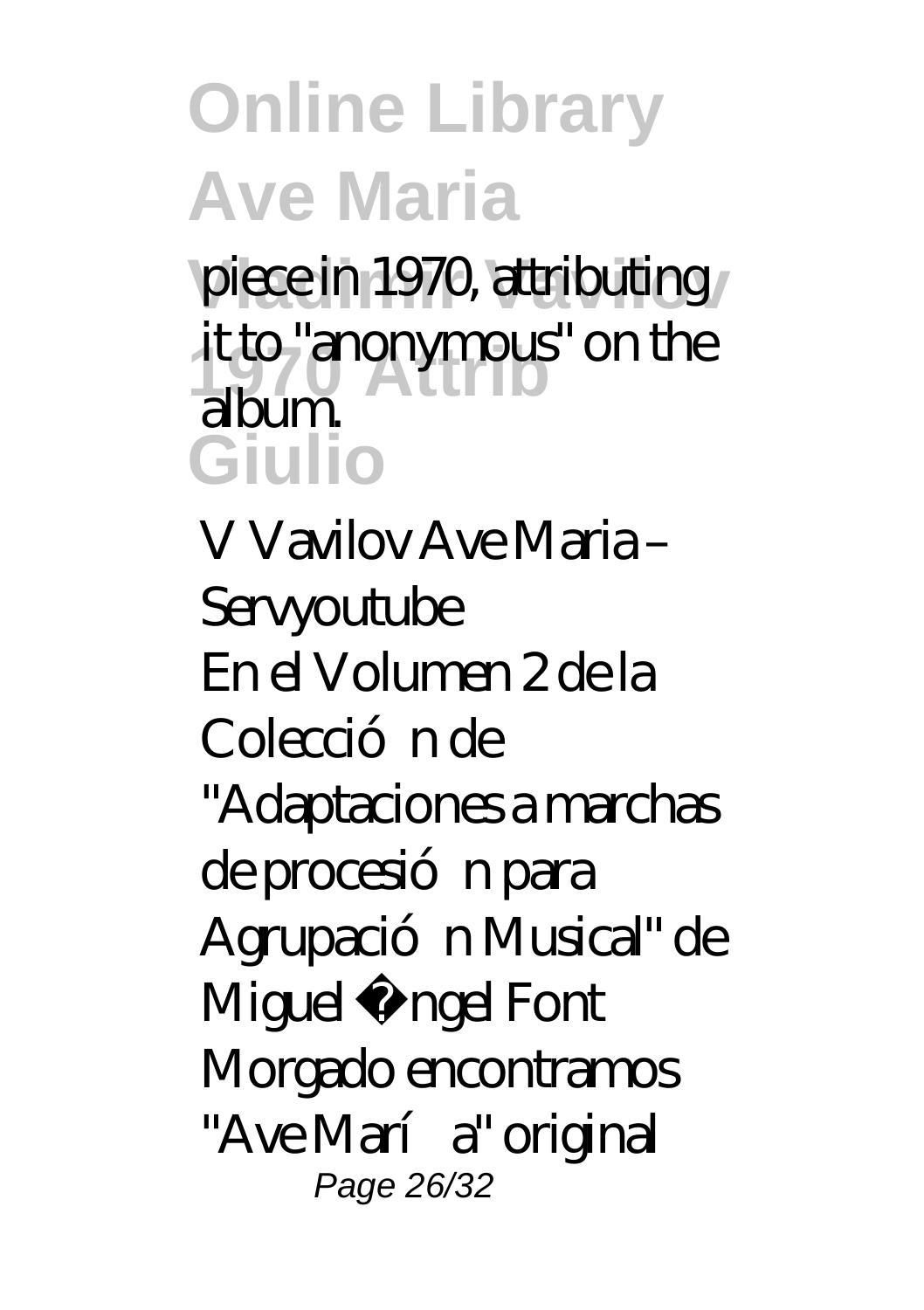del compositor y vilov **1970 Attrib** Fyodorovich Vavilov (5 May 1925 - 3 November guitarrista ruso Vladimir 1973) escrita en torno a 1970, esta obra está erró neamente atribuí da a Giulio Caccini (1551-1618).

AVE MARIA - Adaptada a Marcha Procesional: Partituras para ... Page 27/32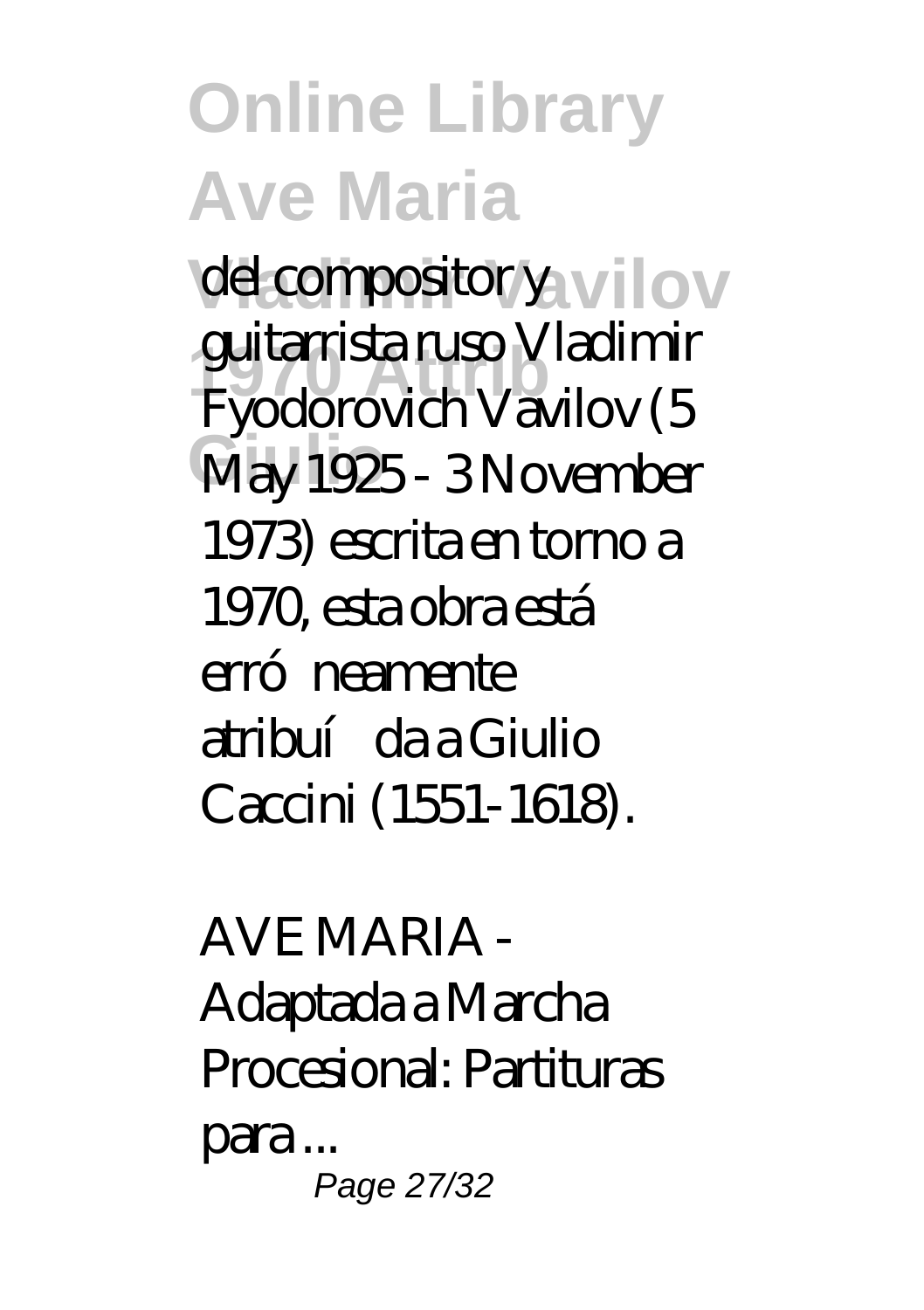Het Ave Maria van *Ilov* viadinir vavilov<br>bekende en vaak **Gpgenomen aria, van** Vladimir Vavilov is een omstreeks 1970, en werd in 1972 voor het eerst uitgebracht als een werk van een anonieme componist onder het label Melodija.. De aria werd gecomponeerd door Vladimir Fjodorovitsj Vavilov (1925 - 1973) een Page 28/32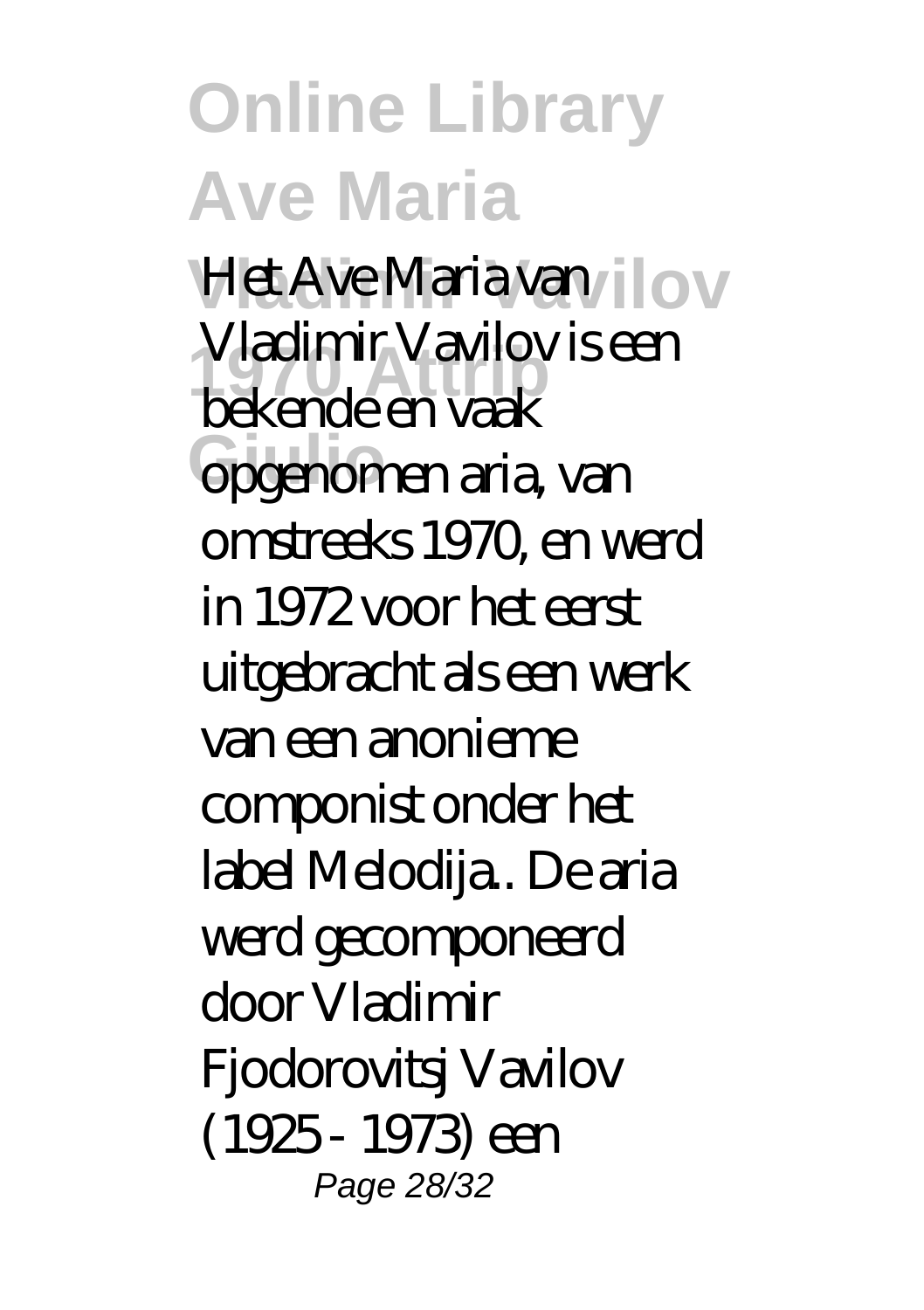Russische componist, ov **1970 Attrib** zijn dood werd de compositie echter ten luitspeler en gitarist. Na onrechte toegeschreven

...

Ave Maria (Vavilov) - **Wikiwand** In 1970 Vavilov recorded and publish this song on the album "Lute Music of the XVI-XVII centuries" on the Page 29/32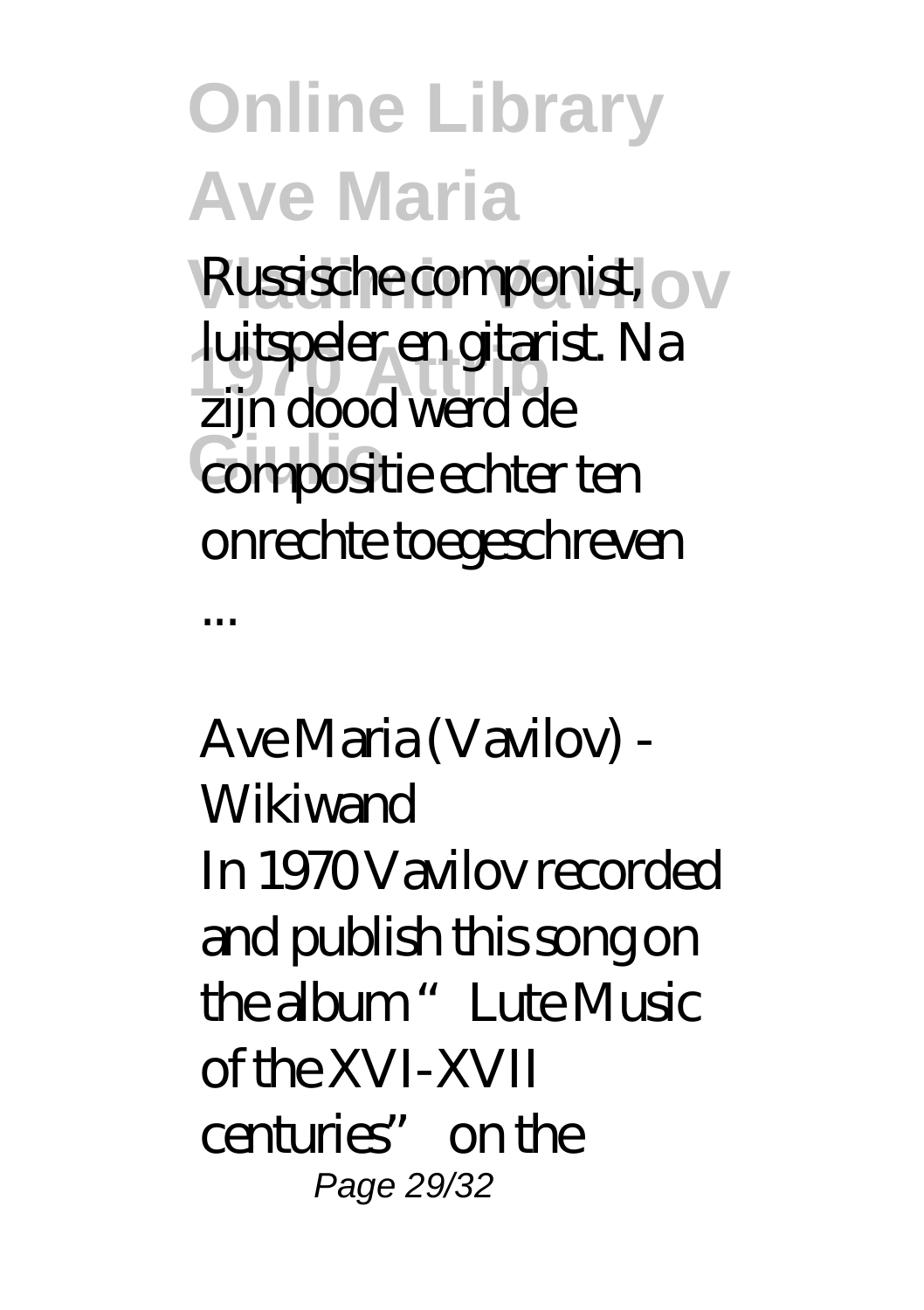Russian Melodia label <sub>O</sub> **1970 Attrib** to "Anonymous". Almost all songs on this with the song attribution album were composed by Vladimir Vavilov and ascribed to composers of Baroque era. The reason for such a hoax was banal.

Ave Maria by Vladimir Vavilov ( misattributed to Giulio ... Page 30/32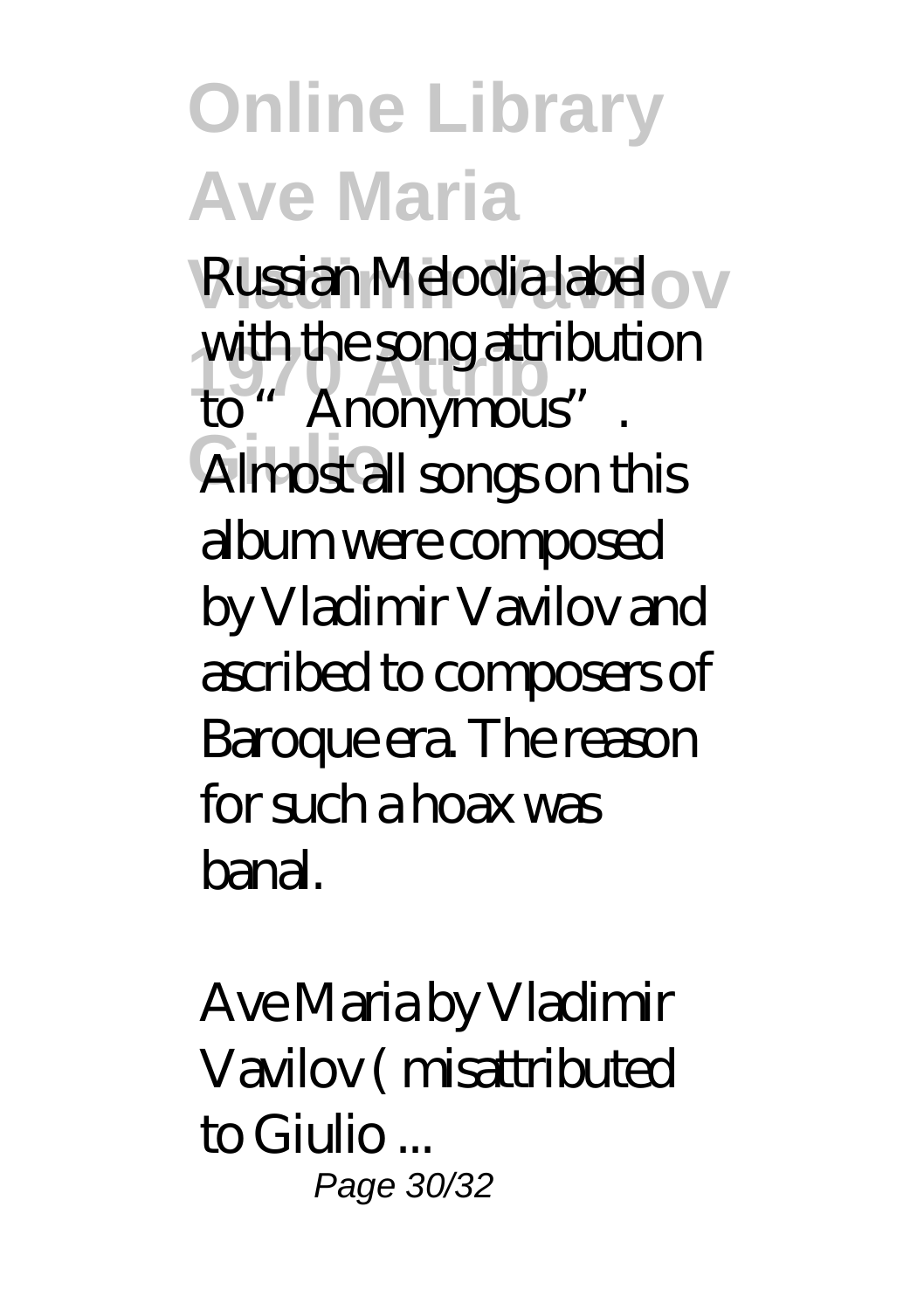Así surgió nuestro o v **1970 Attrib** publicada como anó hima en un disco de Ave Maria: una pieza 1970. En la versión original lo interpreta una mezzo-soprano en la tonalidad de mi menor, acompañ ada por el propio Vaví lov al laúd y con algunos pasajes tocados por un ó rgano positivo.